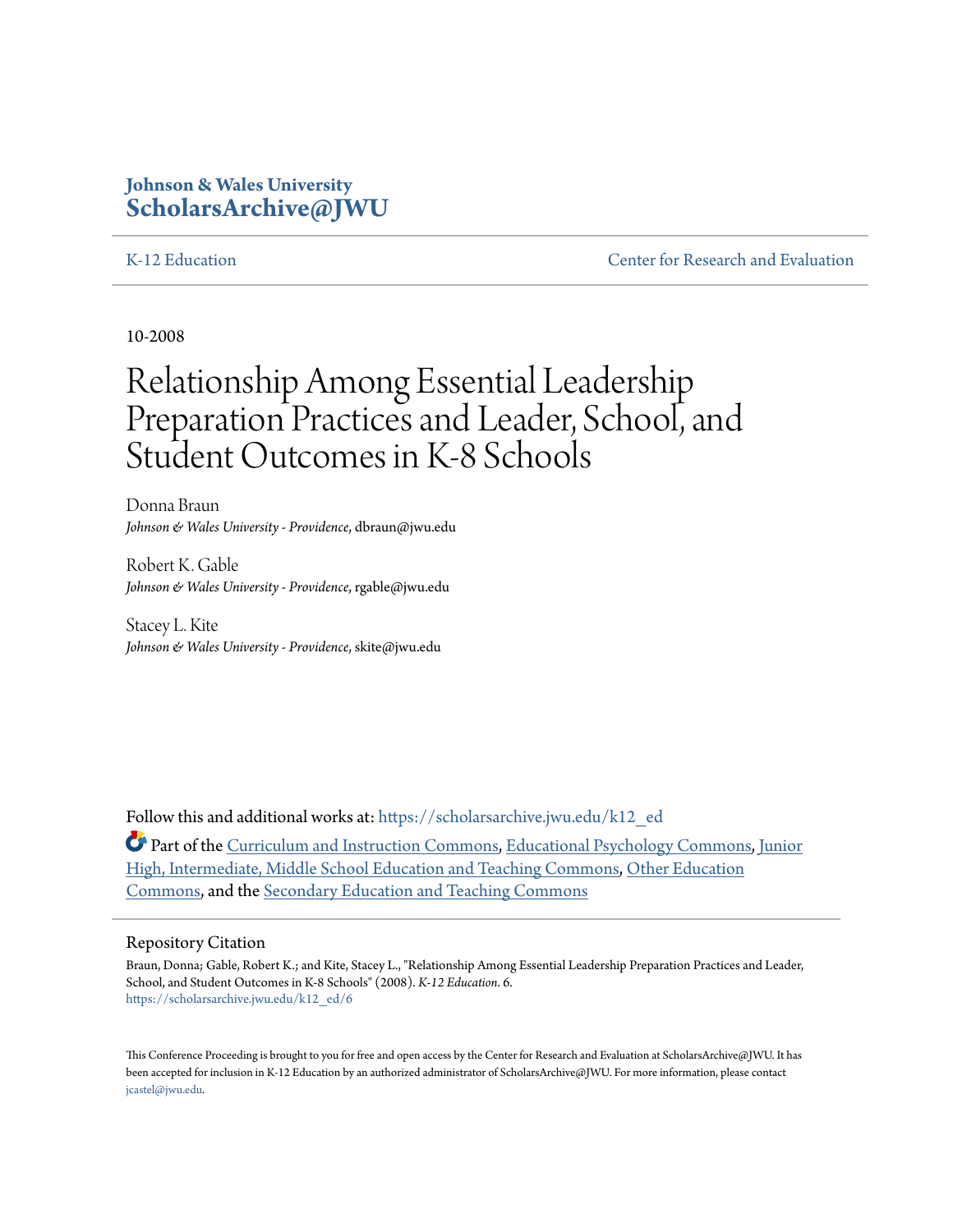### **Relationship Among Essential Leadership Preparation Practices and Leader, School, and**

### **Student Outcomes in K-8 Schools<sup>1</sup>**

Donna Braun

Principal Residency Network School of Education Center for Research and Evaluation The Alan Shawn Feinstein Graduate School Johnson & Wales University

Robert K. Gable

Stacey L. Kite

School of Education The Alan Shawn Feinstein Graduate School Center for Research and Evaluation Johnson & Wales University

**1 Paper presented at the annual meeting of the Northeastern Educational Research** 

**\_\_\_\_\_\_\_\_\_\_\_\_\_\_\_\_\_\_\_\_\_\_\_\_\_\_\_\_\_\_\_\_\_\_\_\_\_\_\_\_\_\_\_\_\_\_\_\_\_\_\_\_\_\_\_\_\_\_\_\_\_\_\_\_\_\_\_\_\_\_\_** 

**Association, October, 2008, Rocky Hill, CT.**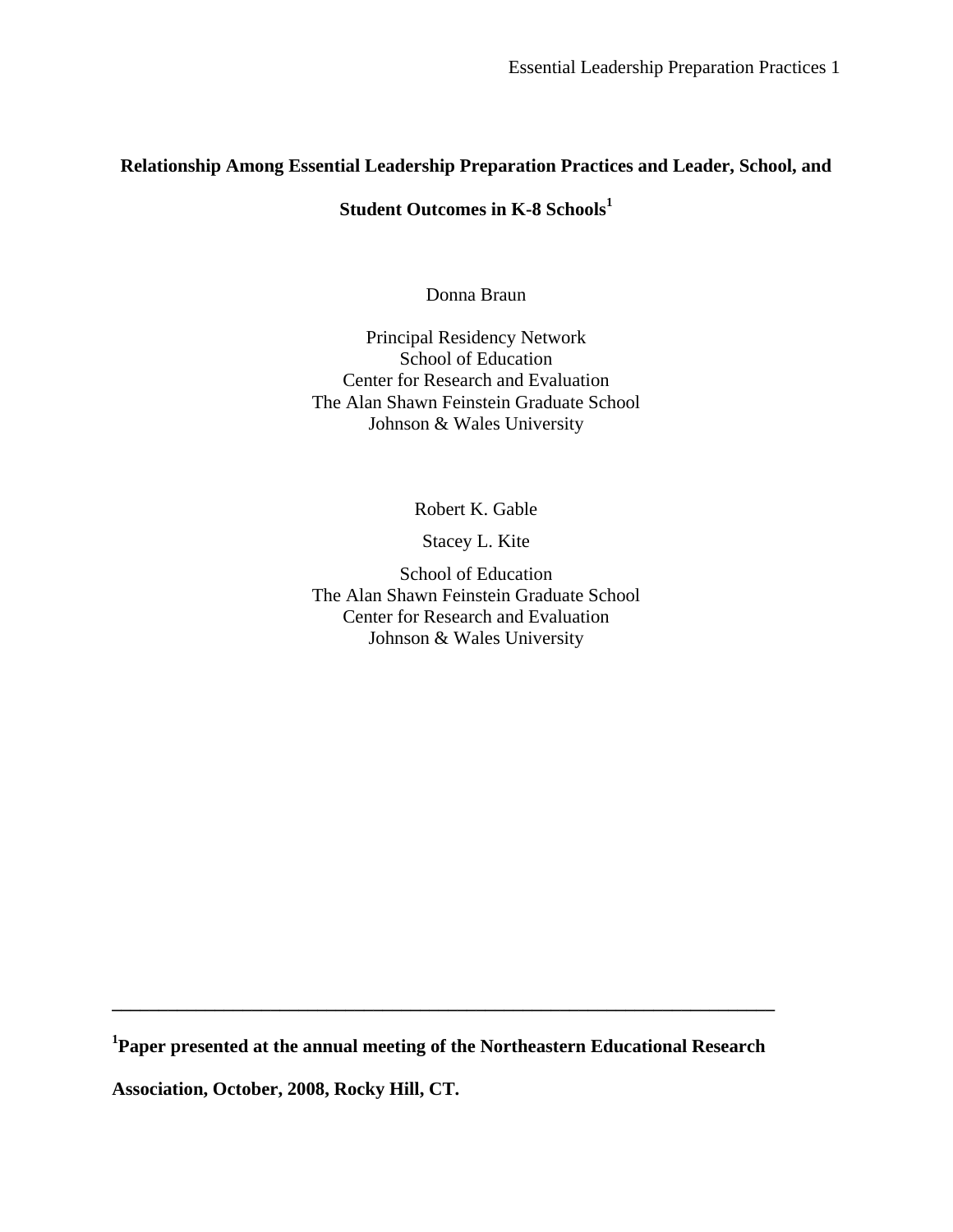#### **Abstract**

 A questionnaire was administered to school principals (*N*=88). The questionnaire data, along with student data, were analyzed using hierarchical multiple regression to investigate the relationships among leadership preparation practices, self rated leader behavior, the school learning environment, and student achievement. After controlling for demographic variables, the amount of variance explained was incremented a statistically significant degree between: preparation practices and leader behaviors ( $\Delta R^2$  = 5%); preparation practices and student achievement ( $\Delta R^2$  = 5%); preparation practices and leaders' instructional knowledge ( $\Delta R^2$  = 6%); and leaders' instructional knowledge and instructional practices in schools ( $\Delta R^2$  = 5%).

#### **Introduction**

 Research indicates that there are relationships between what school leaders do (leadership behaviors) and the school learning environment (Hallinger  $\&$  Heck, 1998) and student achievement (Waters, Marzano, & McNulty, 2003). Further, research suggests that there is a connection between specific leadership preparation practices and leader behavior (Darling-Hammond, LaPointe, Meyerson, Orr, & Cohen, 2007). These findings suggest that leadership preparation programs have a role to play in readying effective leaders to guide school communities through the challenging, modern educational landscape (Davis, Darling-Hammond, LaPoint, & Meyerson, 2005; Leithwood, Seashore Louis, Anderson, & Wahlstrom, 2004). However, despite efforts to incorporate new practices into existing leadership preparation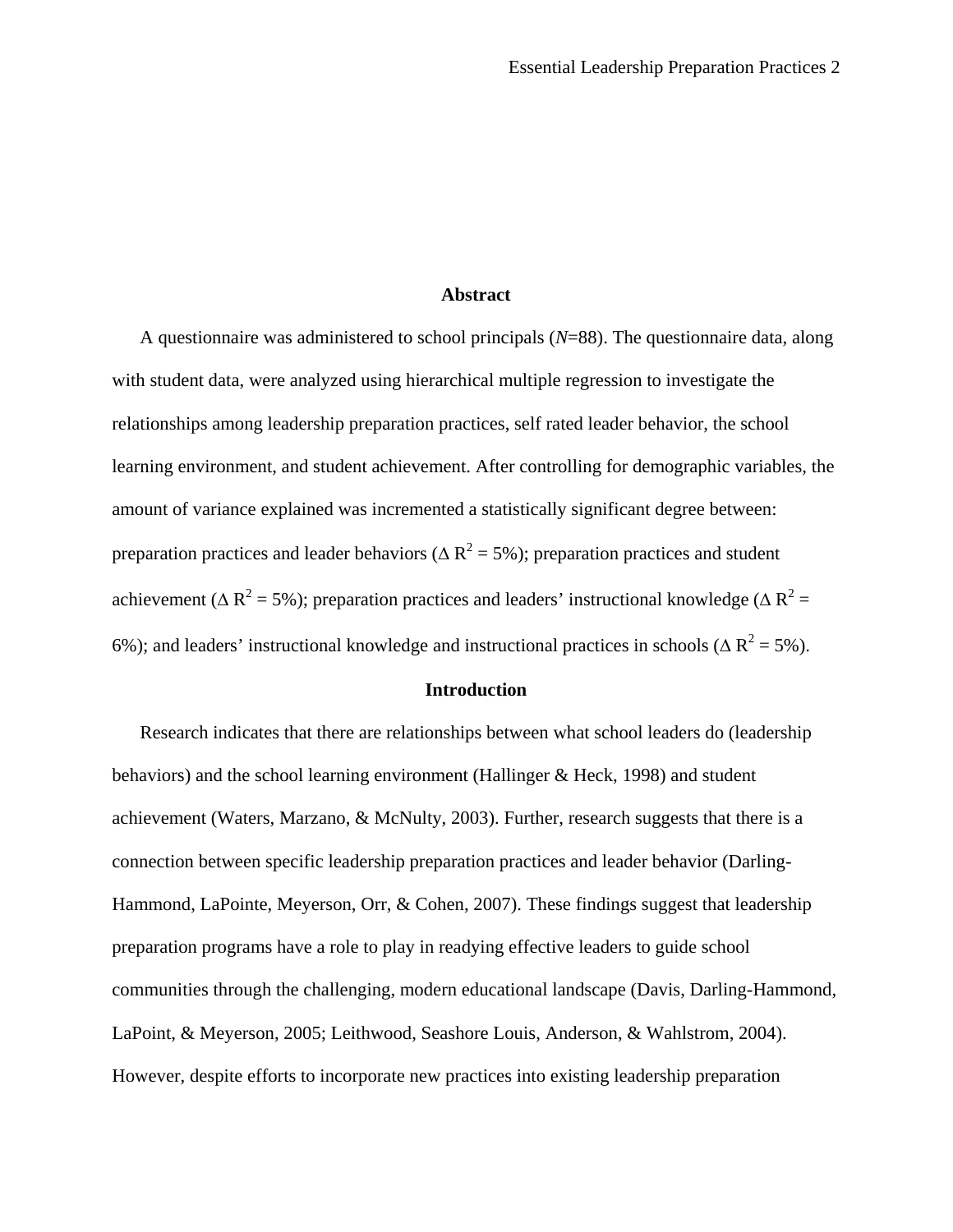programs (Murphy, 1999a), many in the field continue to criticize the quality of current preparation programs as inadequate to prepare leaders for today's schools (Davis et al.; Elmore, 2006, 2006a; Jackson & Kelly, 2002; Levine, 2005). These concerns contribute to a shortage of willing and qualified school leaders (Roza, Celio, Harvey, & Wishon, 2003).

 In responding to the shortage of qualified candidates, many leadership preparation programs have developed and utilized specific practices that are referred to and further described in this study as *essential* (often identified in the literatures as alternative (Murphy, 1993, 1999), innovative (Jackson & Kelly, 2002; U.S. Department of Education (USDOE), 2004), and exemplary (Darling-Hammond et al., 2007) practices. While there is agreement around the essential preparation practices (Davis et al., 2005), more research is needed on the relationships among essential practices and outcomes for school leaders, the school learning environment and student achievement (Smylie, Bennett, Konkol, & Fendt, 2005).

 To add to the research, quantitative survey research was used in this first phase of a mixedmethod study to investigate the relationships among essential leadership preparation practices, leader behavior, the school learning environment, and student achievement. Data were collected through a questionnaire distributed to Rhode Island elementary and middle school principals and through school and student achievement data obtained from state databases. The qualitative second phase of the study explored a deeper understanding of the practices of preparation programs and school leaders' self reported behaviors (Braun, Gable, Kite, 2011).

#### **Literature and Framework**

#### *Changing School Context and Leader Roles*

*Changing contexts for schools.* The context that schools operate within is undergoing tremendous change due to a myriad of forces. As Darling-Hammond (2010) asserts, these forces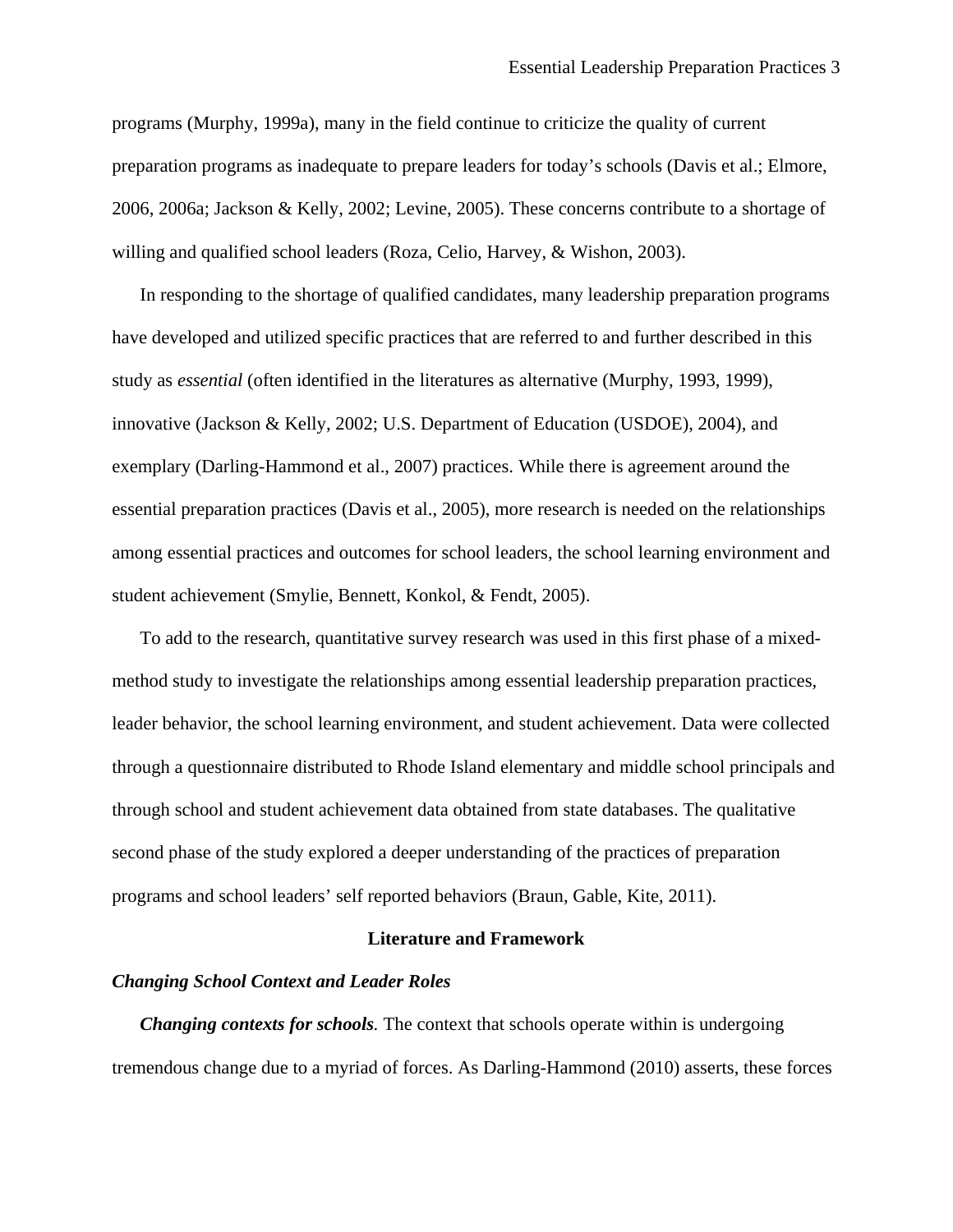have great implications for the United States. As we move further into the 21<sup>st</sup> century toward a knowledge-based economy, the need for students to develop advanced skills and knowledge continues to grow. In the U.S., undereducated individuals have a greatly diminished ability to join the labor market. The lack of access is felt unequally amongst racial groups in the U.S., due to structural inequalities in place in public education. Access to resources, including high quality teachers, and high stakes assessment practices are large contributors to the structural inequities that maintain the unequal opportunity and outcomes among racial groups. Ultimately, because underserved (i.e. African American, Hispanic, and Native American) racial groups are not being given equal access to high quality education, the achievement of students from these underserved backgrounds is far lower than that of students from European American and Asian backgrounds. This trend threatens the economic viability of the country because students from underserved groups are increasing in number throughout the U.S. (Darling-Hammond).

 *Schools, leaders, and student achievement.* While the political, social, and economic contexts that schools in the U.S. operate within have a dramatic impact on student achievement, the correlation of school-level practices to student achievement cannot be underestimated (Marzano, 2003). Further, though teacher quality and other factors play an immense role in this relationship (Darling-Hammond, 2010; Marzano), research has shown that a school leader also plays an integral role in influencing the school learning environment (Hallinger & Heck, 1998; Hallinger, Blickman, & Davis, 1996) and student achievement (Waters et al., 2003). In light of the need for reform facing schools nationwide, it is important to identify leader behaviors that can help guide schools through the change process. The Waters et al. study found seven distinct leader behaviors and responsibilities that are correlated with deep levels of change and reform for student achievement (intellectual stimulation of faculty and staff; change agent; monitor and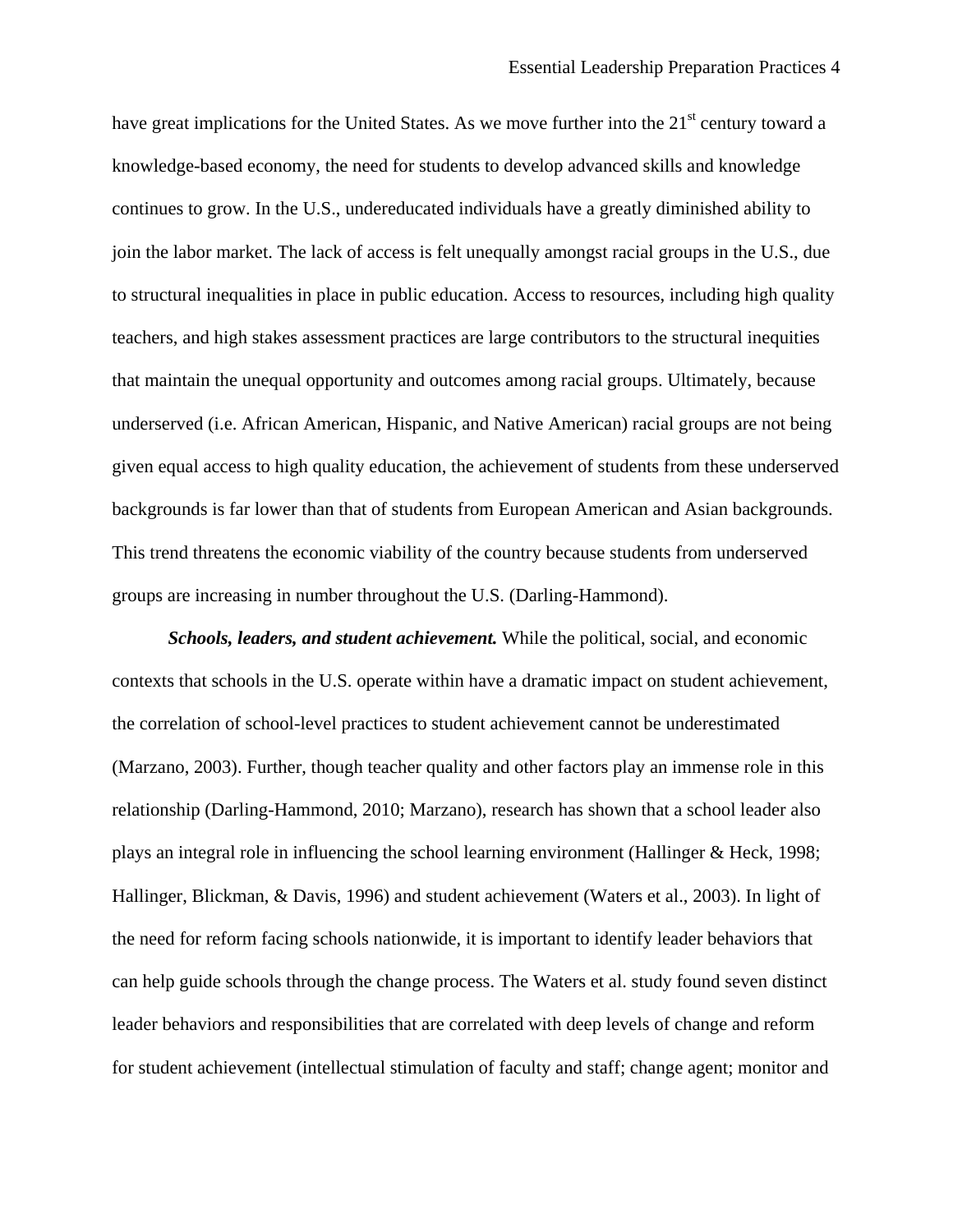evaluate practice; operate with ideas and beliefs; knowledgeable of curriculum, instruction, and assessment; flexibility; and optimizer).

 To meet the goal of high levels of achievement for all students, the role of school leaders must shift with everything else that is influencing schools (i.e., the economy, demographics). Many in the field advocate that a major part of such as shift should be for school leader's to primarily focused on improving instruction for schools to provide equitable experiences that open up access to successful pathways for all students (Bottoms & O'Neill, 2001; Brown, 2005; Elmore, 1999, 2006a; Fink & Resnick, 2001; Lambert, 2005; Murphy, 2002).

*Shifting role of school leaders.* In the last 30 years, principals have been called on to be instructional leaders, by focusing on teaching and learning, and transformational leaders, by focusing on changing their schools by empowering teachers as partners in decision making to reform the school (Marks & Printy, 2003). Recent findings suggest that neither of these conceptions of leadership is enough to impact student achievement, rather it is a combination of a transformational role and a *shared* instructional role that can impact school and student performance (Marks & Printy). This notion represents a turning point in the conceptualization of the role of school leaders in moving from a centrist (Pitre & Smith, 2004) view of the principal to one in which the role is to guide the distribution of leadership (Elmore, 1999) among stakeholders.

 The new focus re-situates the role of school leaders closer to the classroom (Brown, 2005) for the purpose of improving instructional quality and student performance collaboratively with the school community (Elmore, 2006a). Knowing that the focus on instructional leadership has been expected of school leaders for a long time, it would be expected that school leaders today engage in a high degree of instructional leadership. Unfortunately, this is not so (Elmore, 1999).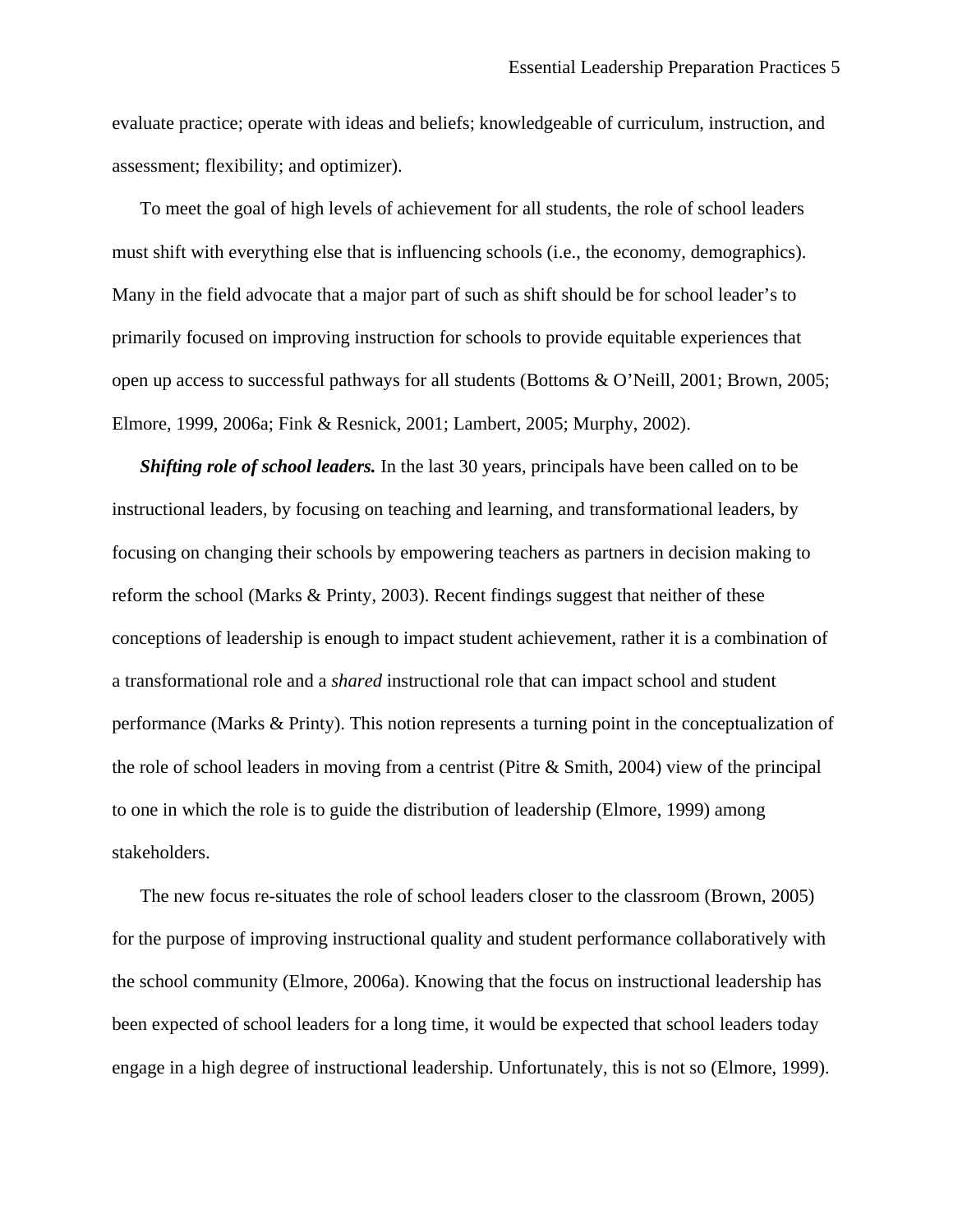Analysis of a national survey in the U.S. found that school leaders engage in management-related activities far more than often than they do in providing instructional leadership (Archer, 2004). Many constraints contribute to this reality.

 School leadership has increased in complexity over the years to a point of role overload (Brown, 2005) as leaders are called on to lead enormously complex organizations (Archer, 2004; Brown; Pitre & Smith, 2005). Further, leaders face constraints such as those posed by lack of autonomy in guiding their schools due to the district locus of decision-making (Elmore, 1999) and those posed by collective bargaining agreements (Resnick & Glennan, 2002). Amidst these challenges, school leaders also face cultural resistance to changing their roles and reforming their schools due to the inertia of past practice. The reasons for the resistance are myriad: schools and teachers still operate in a high degree of isolation which makes a culture of collaboration difficult (Elmore); past leader roles are steeped in hierarchical structures of positional authority which have been deeply engrained in school communities' conception of a leader (Brown); and increased accountability demands for results put pressure on leaders to attend to short-term management solutions rather than long-term, collaborative growth solutions (Hargreaves, 2005).

 Paradoxically, the implementation of the new conception of a school leader as a facilitator and capacity-builder to enable shared instructional leadership throughout the school would mitigate some of the constraints above. For example, distributed leadership reduces role overload. Also, shared instructional leadership builds ownership and empowerment over the change process, therefore, building support throughout the educational community for more school-level autonomy (Brown, 2005; Elmore, 2006a). So, what else can explain why leaders are not embracing a new role? A large body of research suggests they do not feel prepared by pre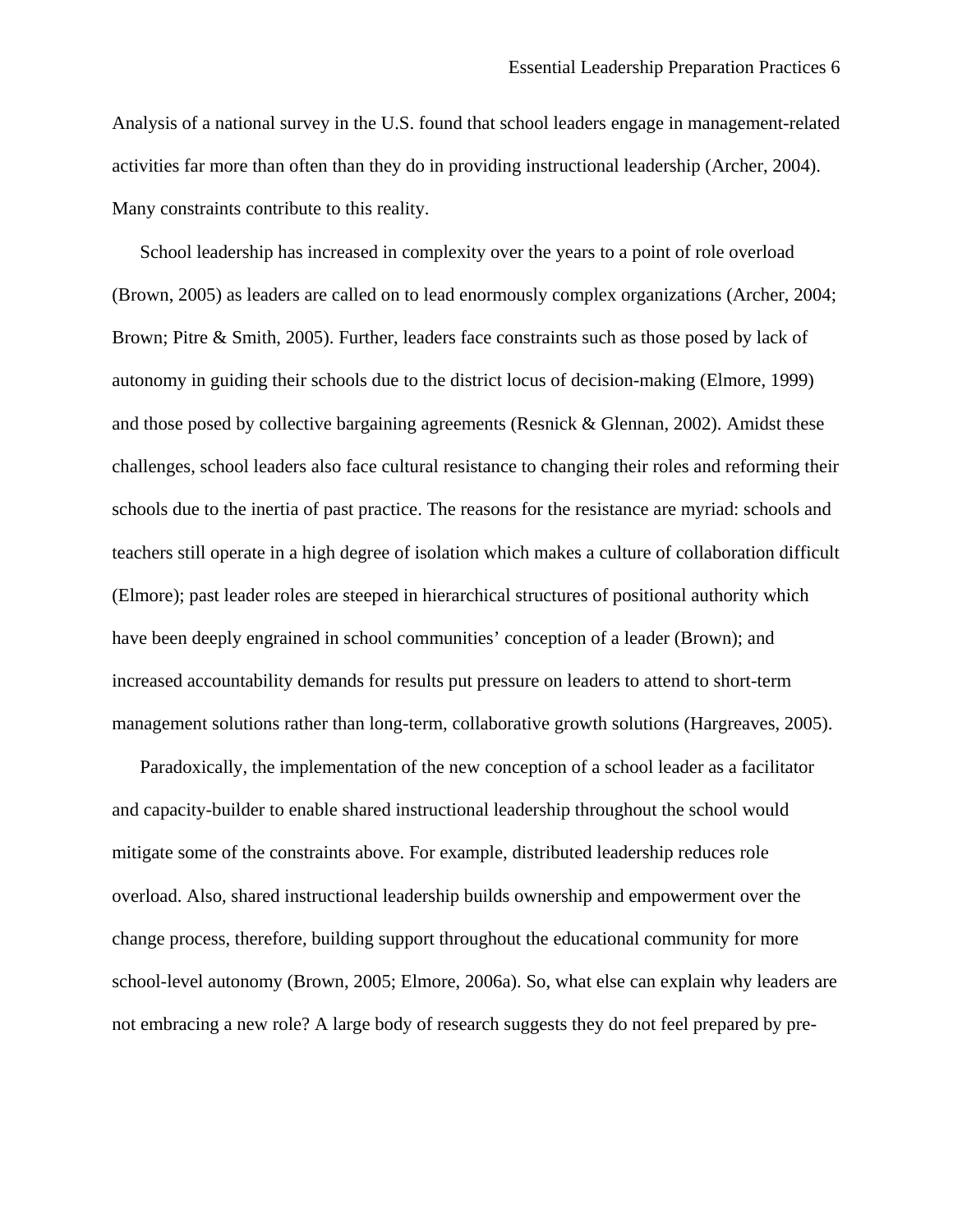service preparation programs or professional development to enact the new role described above (Archer, 2004; Brown; Elmore).

#### *Preparing Effective Leaders*

In light of the vital and complicated role principals play in helping schools and students prepare for the new challenges they face, the notion of a shortage of effective principals is a serious concern. With 40% of school principals in the U.S. eligible for retirement soon (USDOE, 2004), a new crop of effective leaders to take the helm is needed. Even without this potential future shortage, schools are faced with the difficult task of finding quality leaders. Current research indicates that the quality of available candidates for school leadership vacancies is a more serious problem than the quantity of candidates (Roza et al., 2003). Developing school leaders who are able to adapt their practice and lead effectively in a changing school context has never been more important (Lashway, 2003; Levine, 2005) to enable all students access to the labor market (Darling-Hammond, 2010). Unfortunately, the university-based programs that prepare 88% of school leaders (Levine) have not kept up with the changing world (Brown, 2005; Levine). A majority (89%) of participants of conventional, university-based programs claim that the programs failed to prepare them for the rigors of real practice (Levine).

 There is a large degree of variation in leadership preparation programs and the way they are categorized in different studies (Davis et al., 2005; Levine, 2005; Murphy, 1999; USDOE, 2004). For consistency, conventional leadership preparation programs in this study are defined as university-based programs that utilize the standard program structure, content, and delivery that most programs have been engaged in for decades. Likewise, preparation programs, whether they are university-based or not, that have implemented a high degree of *essential preparation*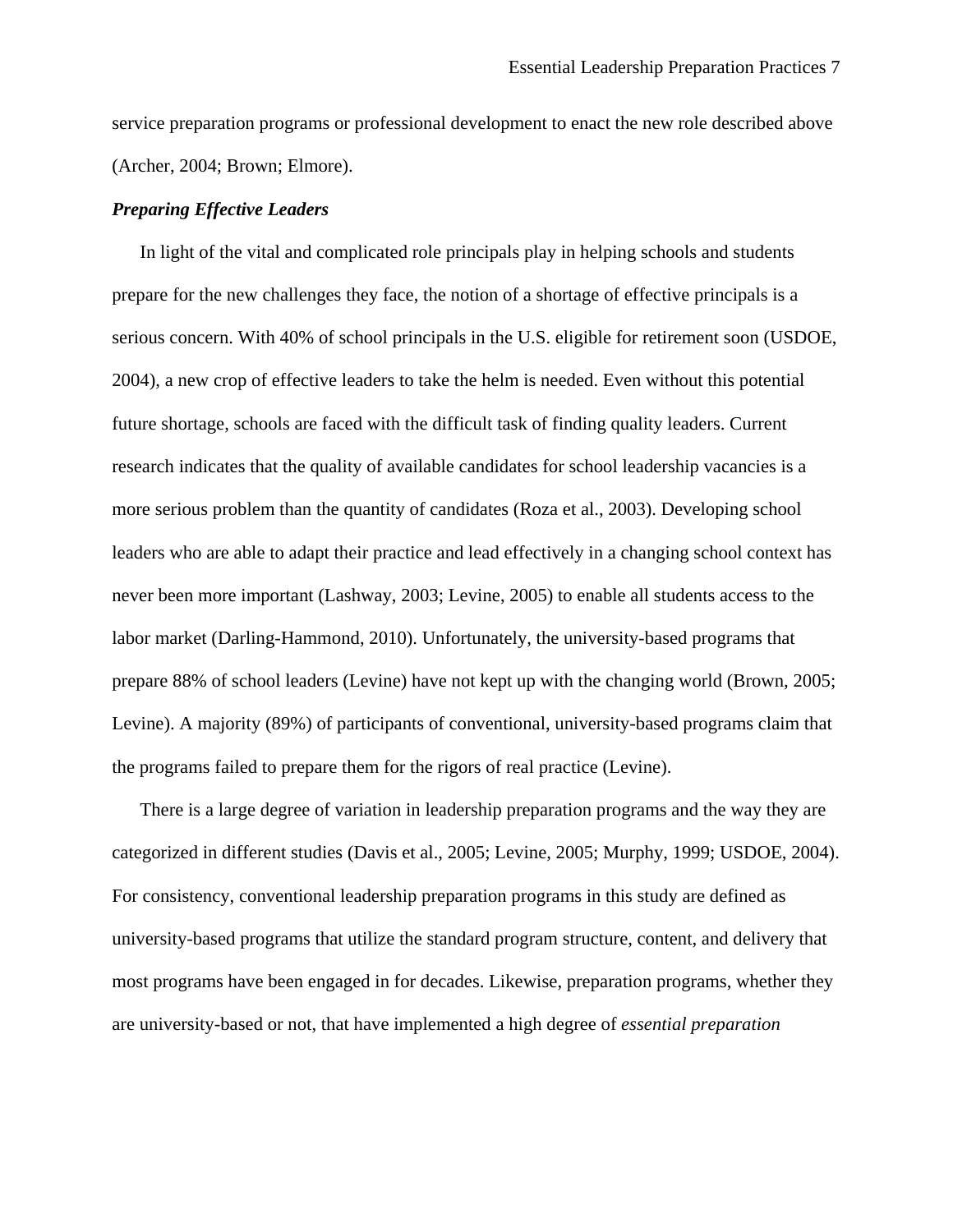*practices* (described subsequently) will be referred to as *alternative* leadership preparation programs.

 In contrast to the data on conventional programs, program participants often report that the practices employed by alternative preparation programs were effective in helping them to feel prepared for their role as school leaders (Darling-Hammond et al., 2007; Milstein & Krueger, 1997; Southern Regional Educational Board (SREB), 2005). Also, once in a leadership position, participants of alternative programs report engaging in a high degree of leadership practices that are associated with effective leadership (Milstein & Krueger; LaPoint, Meyerson, & Darling-Hammond, 2005). The retention and placement rate of leaders trained in alternative programs is also much higher than those trained in conventional programs (USDOE, 2004; LaPoint et al.).

 Many alternative preparation programs implement a high degree of *essential preparation practices* (Darling-Hammond et al., 2007). However, many conventional preparation programs have also begun to implement these essential practices (Murphy, 1999a). Table 1 describes three literature-based categories of essential preparation practices (structural, content, and delivery) that have received a high degree of support in the literature as essential for programs to implement to prepare highly skilled school leaders. The **structural** category includes organizational policy, partnerships, and conditions that preparation programs can implement. The practices in the **content** category represent the curricular focus of preparation programs. The final category, **delivery**, includes pedagogical practices employed by preparation programs. While there is widespread agreement on the importance of the essential practices (Davis et al., 2005), there is a paucity of research that links these promising practices to leader, school and student outcomes (Murphy & Vriesrenga, 2006; Smylie et al., 2005).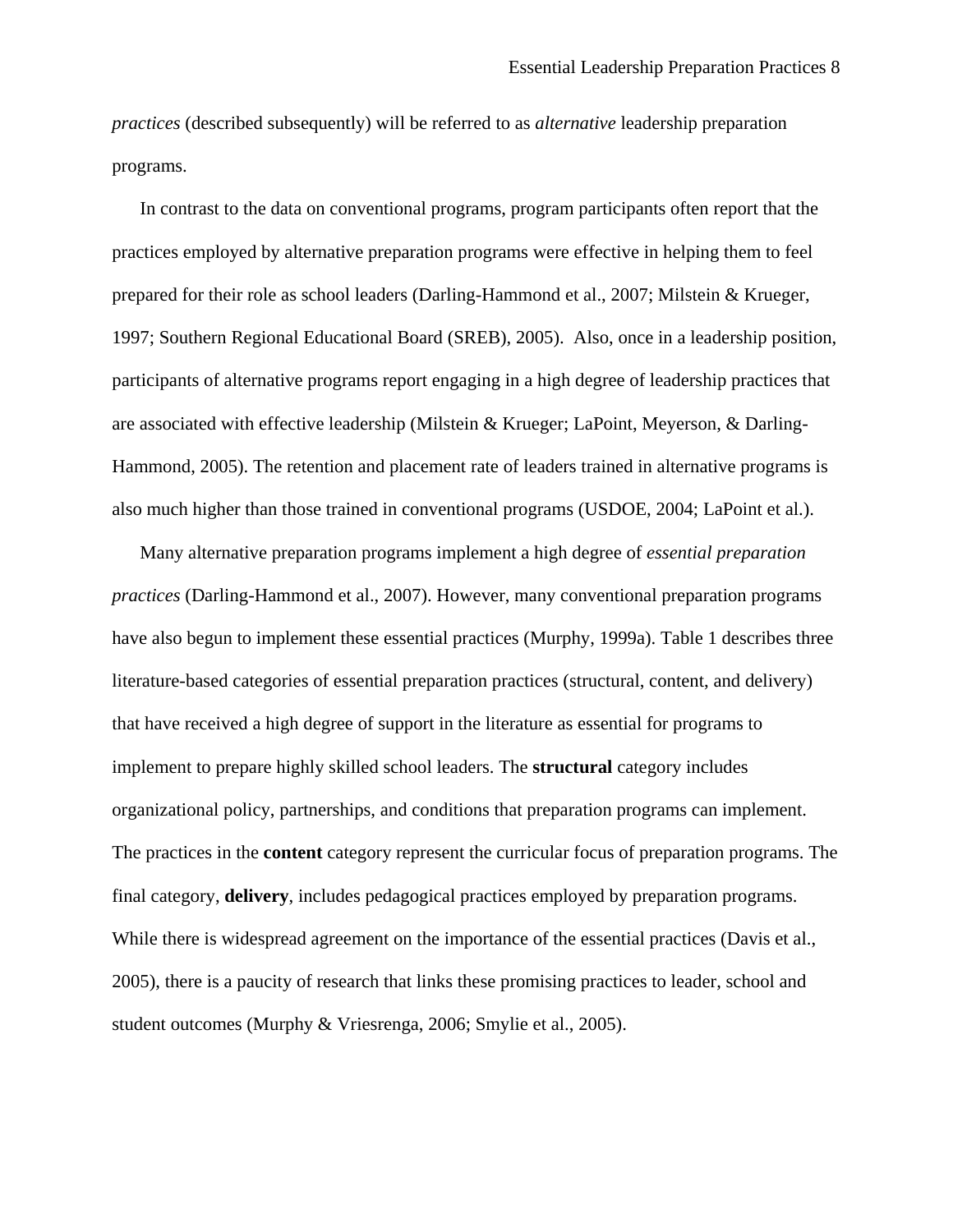### Table 1

### *Essential School Leader Preparation Practices and Supporting Literature*

| Practices                            | Supporting Research and Reviews of Literature       |
|--------------------------------------|-----------------------------------------------------|
| <b>Structural</b>                    |                                                     |
| • Partnerships between universities  | Darling-Hammond et al., 2007; Jackson & Kelly,      |
| and districts                        | 2002; Milstein & Krueger, 1997; Murphy, 1993, 1999, |
|                                      | 1999a; Orr, 2006; SREB, 2006; USDOE, 2004           |
| • Program developers' commitment     | Darling-Hammond et al., 2007; USDOE, 2004           |
| • Rigorous entrance requirements for | Bredeson, 1996; Darling-Hammond et al., 2007; Hart  |
| strong and diverse candidates        | & Pounder, 1999; Jackson & Kelly, 2002; Lauder,     |
|                                      | 2000; Leithwood & Jantzi, 1996; Milstein & Krueger, |
|                                      | 1997; Murphy, 1993, 1999a, 2006; Orr, 2006; SREB,   |
|                                      | 2006; USDOE, 2004                                   |
| • Financial support and release time | Darling-Hammond et al., 2007; Leithwood & Jantzi,   |
| for participants                     | 1996; Milstein & Krueger, 1997; SREB, 2006          |
| • Supportive district and state      | Darling-Hammond et al., 2007; Orr, 2006; SREB,      |
| infrastructure                       | 2006                                                |
| • Program monitoring for             | Lauder, 2000; Leithwood & Jantzi, 1996; Milstein &  |
| improvement                          | Krueger, 1997; Murphy, 1999a; Orr, 2006; SREB,      |
|                                      | 2006; USDOE, 2004                                   |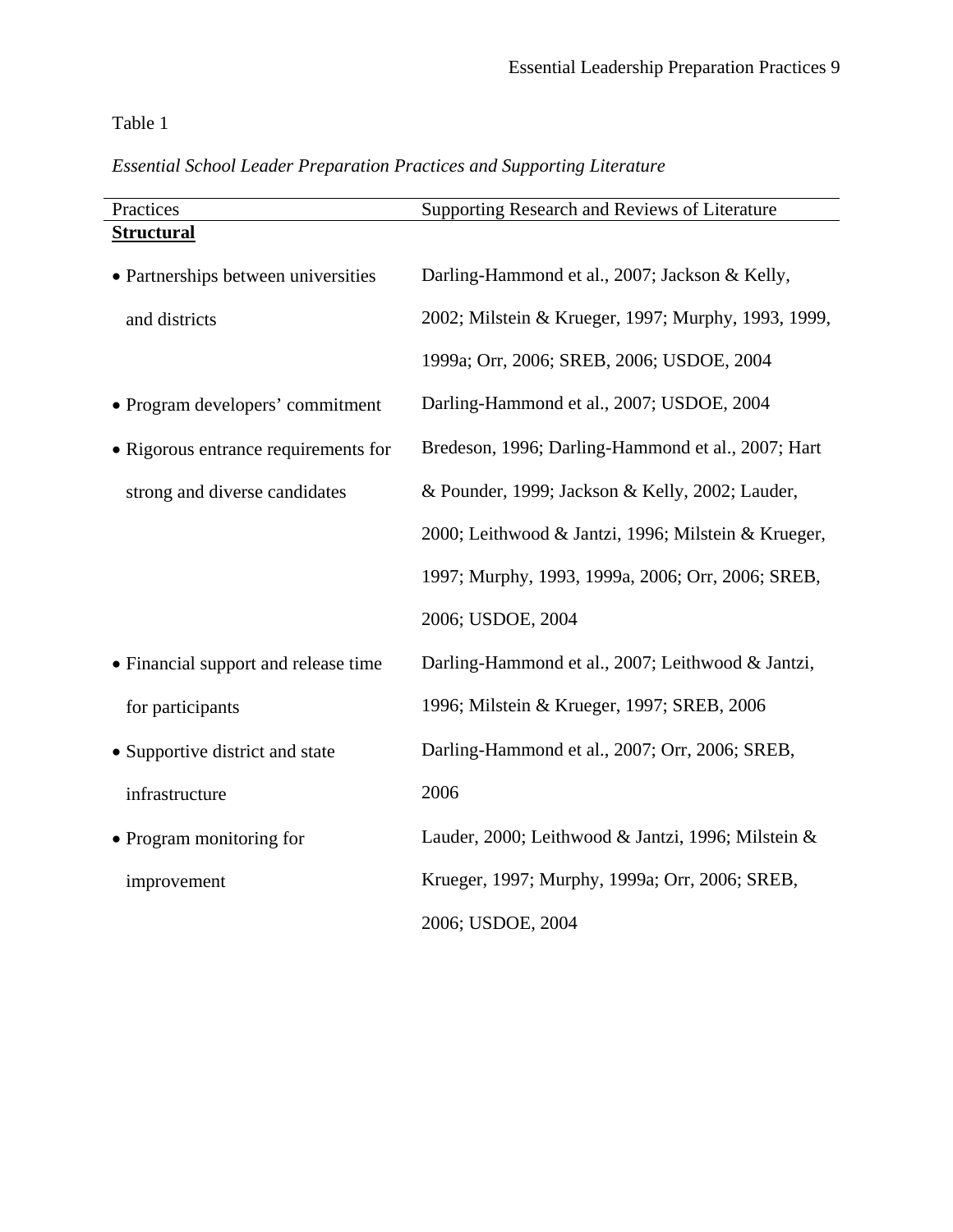### Table 1 Continued

*Essential School Leader Preparation Practices and Supporting Literature*

### **Content**

| • Standards-based content              | Darling-Hammond et al., 2007; Jackson & Kelly,       |
|----------------------------------------|------------------------------------------------------|
|                                        | 2002; Lauder, 2000; Orr, 2006; SREB, 2006; USDOE,    |
|                                        | 2004                                                 |
| • Coherent and relevant curriculum     | Darling-Hammond et al., 2007; Jackson & Kelly,       |
|                                        | 2002; Milstein & Krueger, 1997; Orr, 2006; SREB,     |
|                                        | 2006; USDOE, 2003                                    |
| • Individualized content               | Jackson & Kelly, 2002; Lauder, 2000; Leithwood &     |
|                                        | Jantzi, 1996; Murphy, 1993                           |
| • Focus on shared instructional        | Elmore, 1999; Jackson & Kelly, 2002; LaPoint et al., |
| leadership                             | 2005; Leithwood & Jantzi; 1996; McCarthy, 1999;      |
|                                        | Murphy, 1999a, 1999b; Orr, 2006; SREB, 2006          |
| • Focus on school reform and/or social | Jackson & Kelly, 2002; LaPoint et al., 2005;         |
| justice                                | Leithwood & Jantzi, 1996; McCarthy, 1999; Murphy,    |
|                                        | 1999, 1999a; Orr, 2006; SREB, 2006                   |
| <b>Delivery</b>                        |                                                      |
| • High quality internship              | Bredeson, 1999; Darling-Hammond et al., 2007; Hart   |

& Pounder, 1999; Jackson & Kelly, 2002; Lauder, 2000; Leithwood & Jantzi, 1996; Leithwood et al., 2004; Milstein & Krueger, 1997; Murphy, 1993, 1999a, 2006; SREB, 2006; USDOE, 2004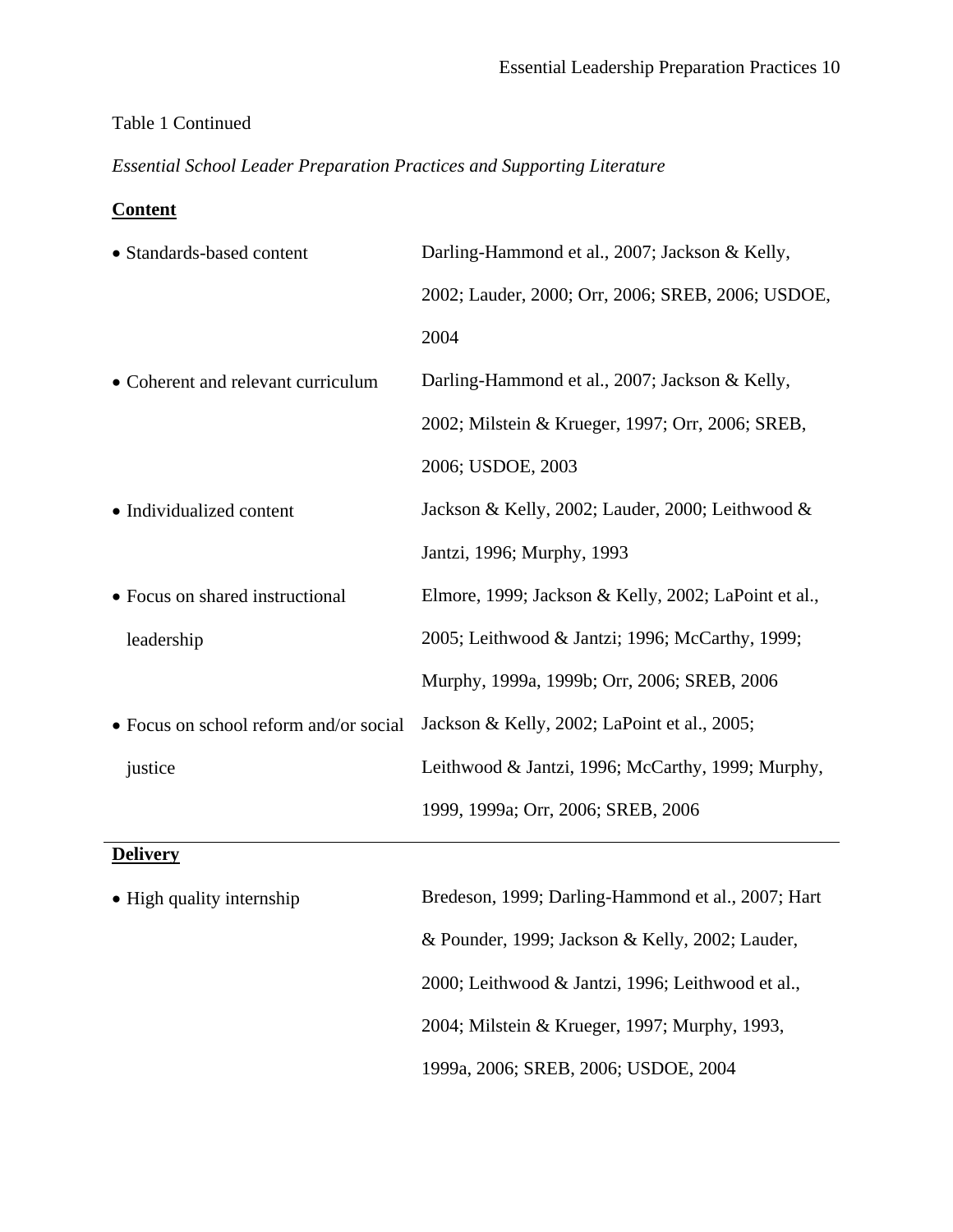### Table 1 Continued

*Essential School Leader Preparation Practices and Supporting Literature*

| Darling-Hammond et al., 2007; Hart & Pounder,           |
|---------------------------------------------------------|
| 1999; Jackson & Kelly, 2002; Kelly & Jackson, 2002;     |
| Lauder, 2000; Leithwood & Jantzi, 1996; Leithwood       |
| et al., 2004; McCarthy, 1999; Murphy, 1993, 1999,       |
| 1999a; Orr, 2006; SREB, 2006                            |
| Darling-Hammond et al., 2007; Jackson & Kelly,          |
| 2002; Lauder, 2000; Leithwood & Jantzi, 1996;           |
| Milstein & Krueger, 1997; Murphy, 1993; SREB,           |
| 2006                                                    |
| Darling-Hammond et al., 2007; Hart & Pounder,           |
| 1999; Jackson & Kelly, 2002; Leithwood & Jantzi,        |
| 1996; McCarthy, 1999; Milstein & Krueger, 1997;         |
| Murphy, 1999a; USDOE, 2004                              |
| Davis et al., 2005; LaPoint et al., 2005; Lauder, 2000; |
| Leithwood & Jantzi, 1996; Milstein & Krueger, 1997;     |
| Murphy, 1999a; SREB, 2006                               |
| Hart & Pounder, 1999; Jackson & Kelly, 2002;            |
| Lauder, 2000; Leithwood & Jantzi, 1996; Murphy,         |
| 1999a; Orr, 2006; SREB, 2006; USDOE, 2004               |
|                                                         |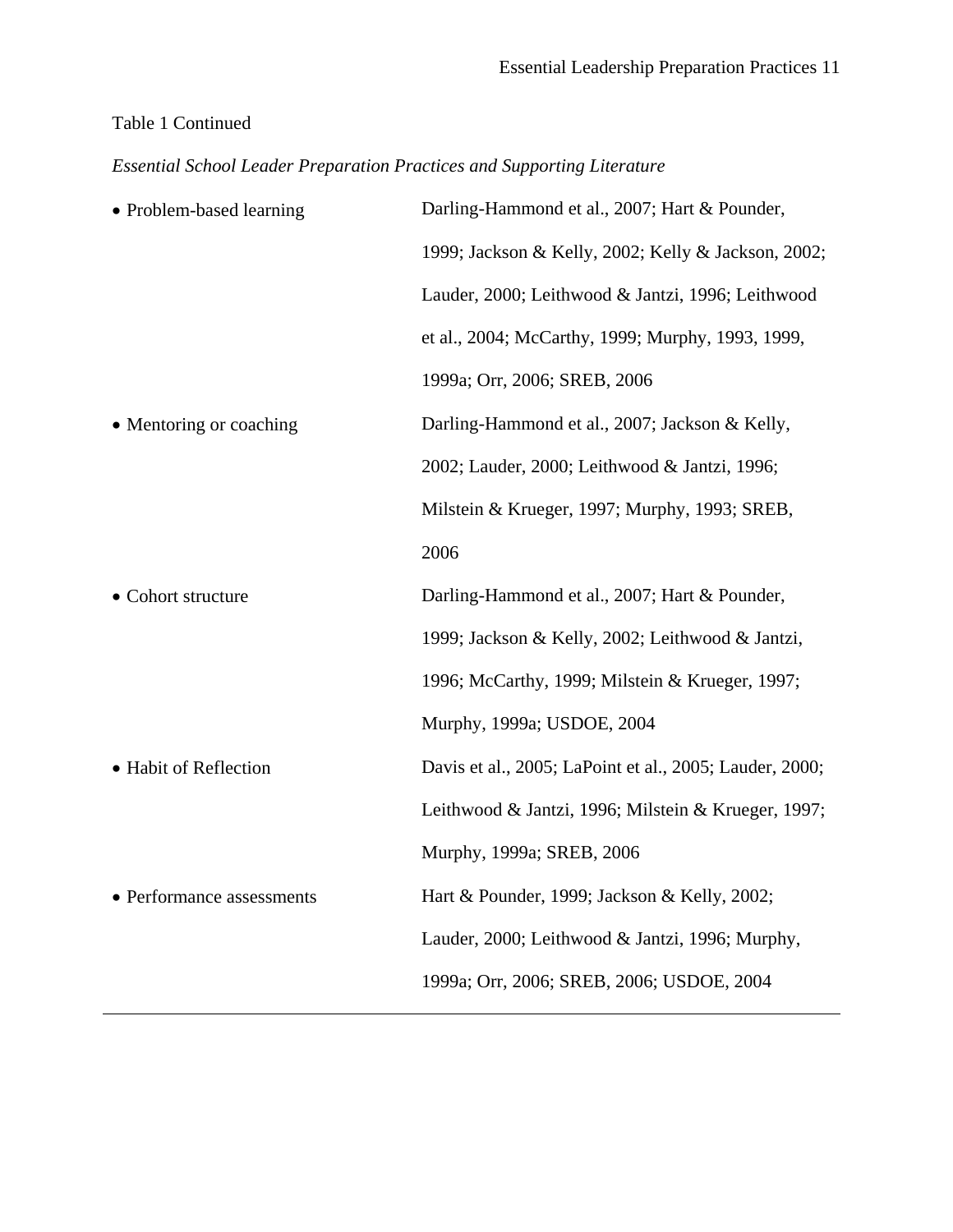#### *Need for Research on Preparation Practices and Programs*

Though the body of research on leadership preparation programs and practices has grown in the last three decades (Murphy & Vriesenga, 2006), the majority of studies lack empirical support and strong theoretical background (Smylie et al., 2005). Many studies describe the structural, content, and delivery practices of leadership preparation programs (Davis et al., 2005; USDOE, 2004), yet fail to link these variables to outcomes such as leadership behavior, the school learning environment, and student achievement (Darling-Hammond et al., 2007; Murphy & Vriesrenga; Smylie et al.). Decision-makers need this information to prioritize the inclusion of essential practices in preparation programs that have the greatest relationship with effective leader behavior, improvement in the school learning environment, and an increase in student achievement (Davis et al.).

 In an attempt to add to the research on the relationship between leadership preparation practices and leader behavior, the school learning environment, and student achievement, this study used the conceptual framework depicted in Figure 1 to guide an inquiry into an overarching research question: *To what extent and in what manner is there a relationship between leadership preparation practices, leader behavior, the school learning environment, and student achievement?* The organization of the framework was influenced by Hallinger et al. (1996); Leithwood et al. (2004); Pitner (1988); Riehl & Firestone (2005). Each box in Figure 1 describes a variable investigated in the study. The arrows represent (a) the literature that supports the relationships between the variables in the study and (b) a relationship that was investigated in the study through the following sub-questions: After controlling for school and leader demographic variables (see bottom row of Figure 1), to what extent and in what manner can the variation in: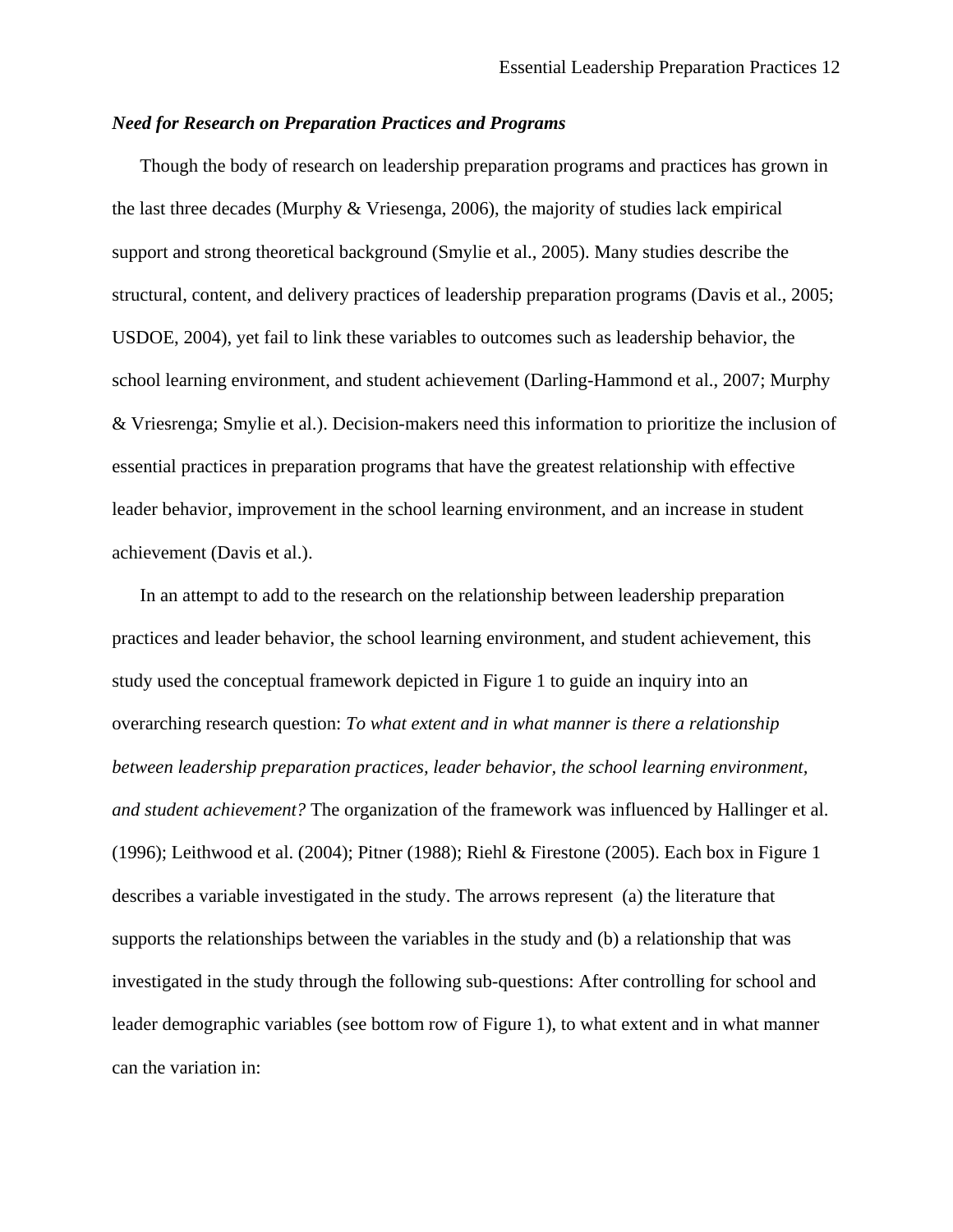- a. leader behavior for deep change be explained by the variation in essential leadership preparation practices?
- b. improvement in the school learning environment be explained by the variation in essential leadership preparation practices?
- c. the school learning environment be explained by variation in leader behavior for deep change and the variation in essential leadership preparation practices?
- d. student achievement be explained by the variation in essential leadership preparation practices?
- e. student achievement be explained by variation in leader behavior for deep change, the variation in the school learning environment, and the variation in essential leadership preparation practices?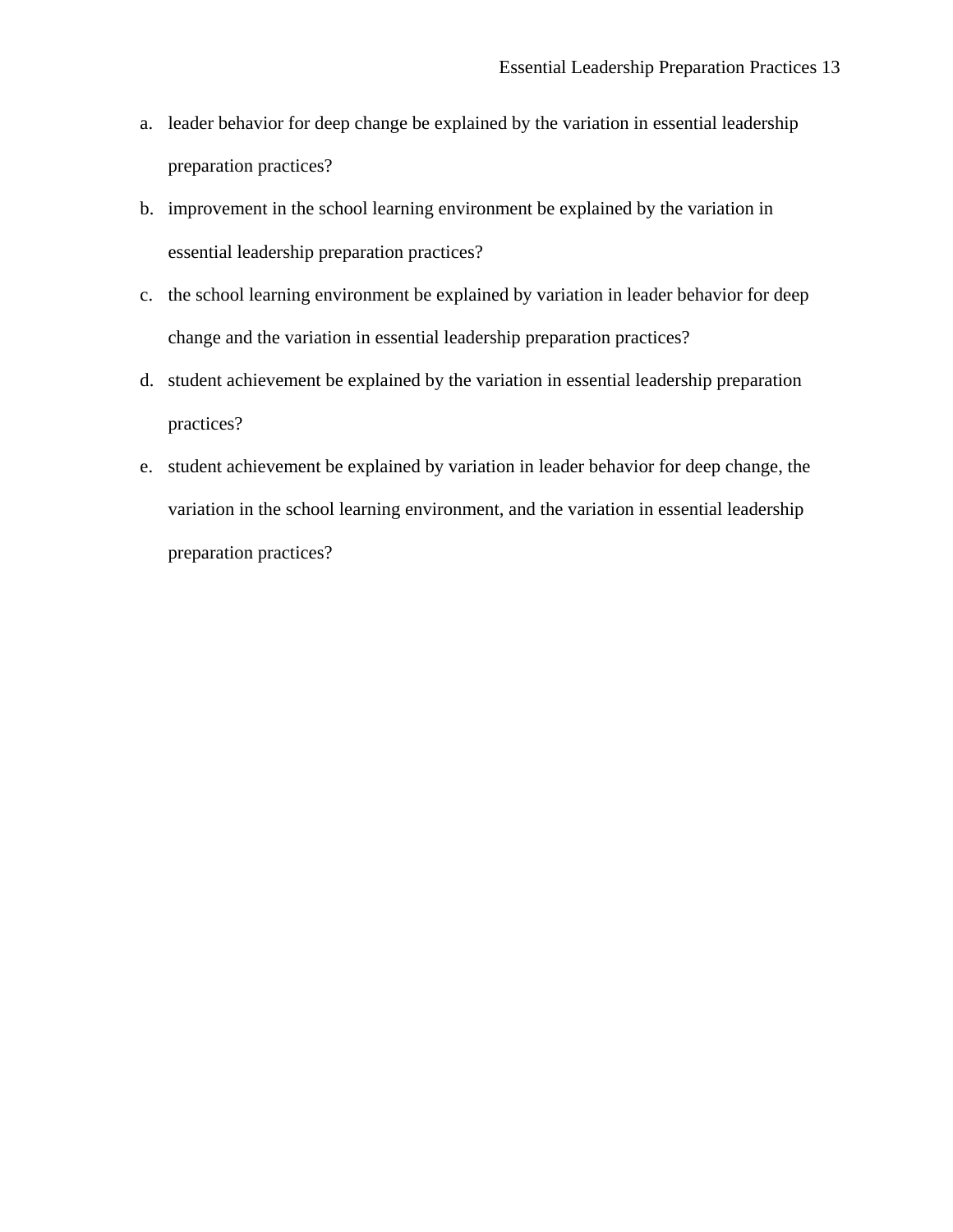

*Figure 1*. Conceptual Framework.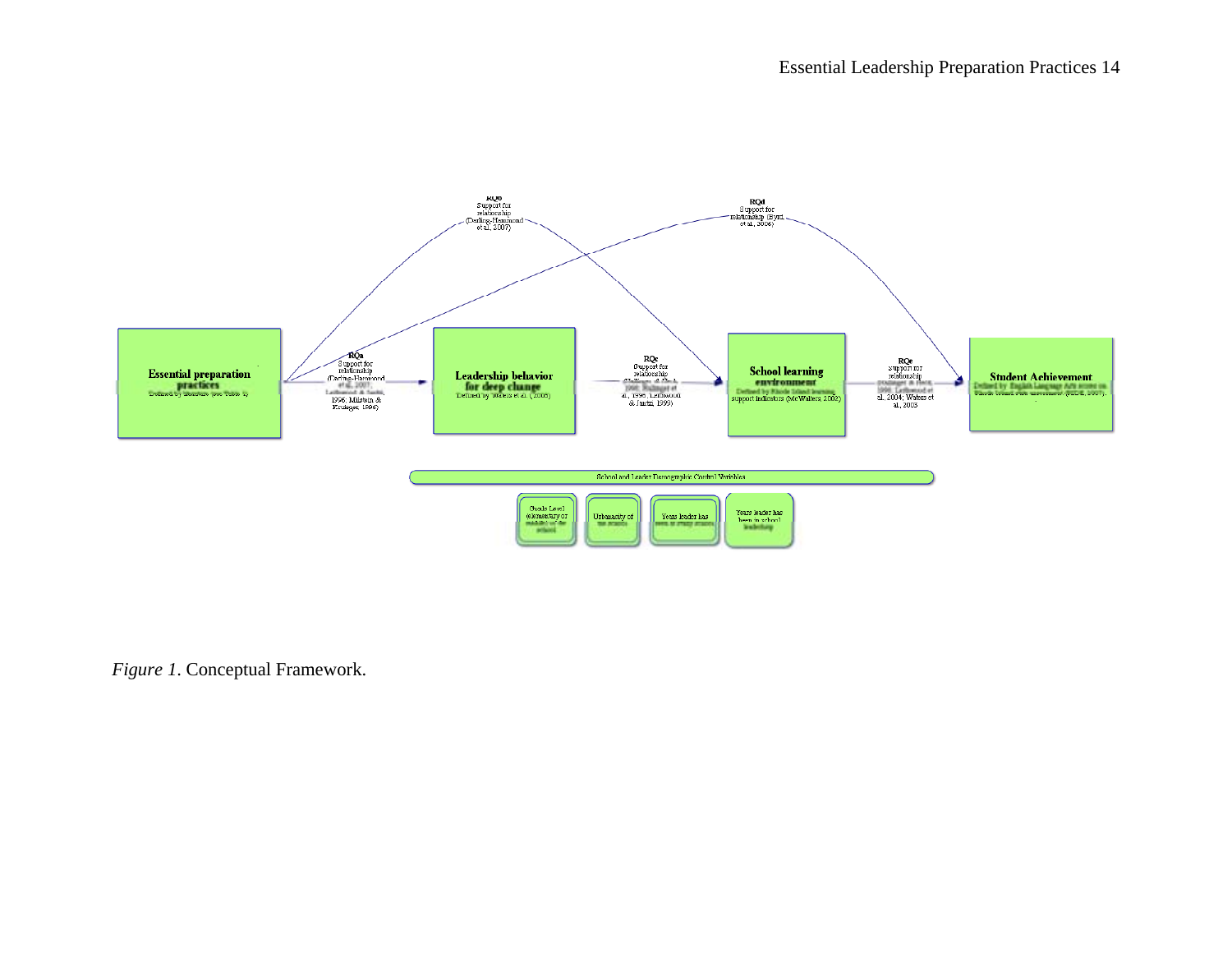#### **Methodology**

#### *Sample*

of kindergarten through eighth (K-8) gr ade principals is even smaller (*N*=273) (Rhode Island Departm ent of Education (RIDE), 2006). Therefore, a census of the target population, defined as K-8 leaders practicing as prin cipals at the same Rhode Island public school during the 2004/05, 2005/06 and 2006/07 school years ( *N*=140) (Gariepy, 2004, 2005, 2006), were invited to participate in the study. Of those prin cipals mailed questionnaires, 63% (*N*=88) completed and return ed them to the researchers*.* The total number of principals practicing in Rhode Island is small  $(N = 341)$  and the number

#### *Data Collec tion and Descriptive Analysis*

questionnaire collected data on two of the studi es main variables, preparation practices and leader behavior, and a set of control variable s related to leader demographics. The state educational database was used to collect data on the other two main variables, the school learn ing environment and student achievement, as well as a set of control variables related to school dem ographics. Data collection, as well as the descriptive analyses used to organize the data for use in the h ierarchical regression analyses, is described next. Two sources were used to collect data, a questionnaire and a state educational database. The

questionnaire was developed to collect data on th e following variables: (a) essential leadership preparation practices (11 items), (b) self rated leadership behaviors for deep change (28 items), (c) professional developm ent experiences, (d) the number of years a respondent has been practicing as a school leader, and (e) the num ber of years respondents were a leader in the school they lead during the 200 4-2007 school years. *Instrumentation***.** The *School Leadership Preparation* (see Figure 2 at end of article)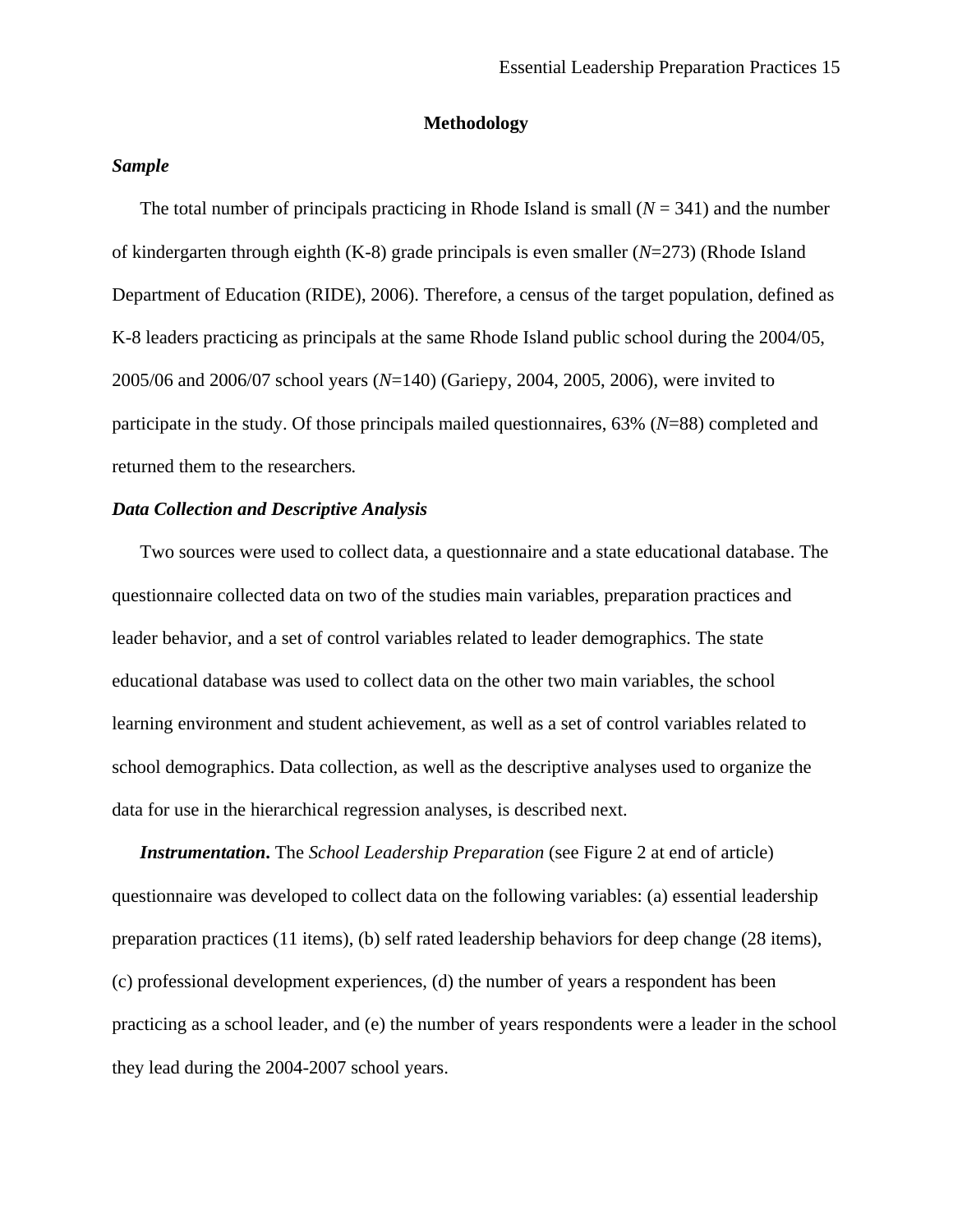Permission was obtained to use and adapt items from the Darling-Hammond et al. (2007) *School Leadership Study* questionnaire to measure the essential leadership preparation practices. Though three categories of essential preparation practices (structural, content, and delivery) were defined in Table 1, only the content and delivery categories were included in the questionnaire due to the difficulty in ascertaining structural characteristics of preparation programs through a questionnaire to principals. Therefore, 11 items were included to measure the literature-based content practices (see descriptive analysis of the five items in Table 2) and delivery practices (see descriptive analysis of the 6 items in Table 3).

Table 2

| <b>Content Items</b>                                           | $\it N$ | $\boldsymbol{M}$ | SD  |
|----------------------------------------------------------------|---------|------------------|-----|
| My leadership preparation learning experiences:                |         |                  |     |
| emphasized how to lead for instructional improvement (item 3d) | 80      | 2.68             | .12 |
| emphasized how to lead to improve the school and student       | 80      | 2.60             | .11 |
| achievement. (item 3e)                                         |         |                  |     |
| engaged me in problem-based learning. (item 3f)                | 80      | 2.83             | .12 |
| were aligned to standards of practice. (item 3a)               | 70      | 2.86             | .15 |
| covered all areas I needed to be successful in first years of  | 80      | 2.89             | .11 |
| leadership. (item 3b)                                          |         |                  |     |
| were adapted to meet my individual needs. (item 3c)            | 80      | 2.69             | .13 |

*Note.* Scale associated with all items was  $1 = Not$  at all,  $2 = A$  little,  $3 = A$  moderate extent,  $4 = A$  great extent.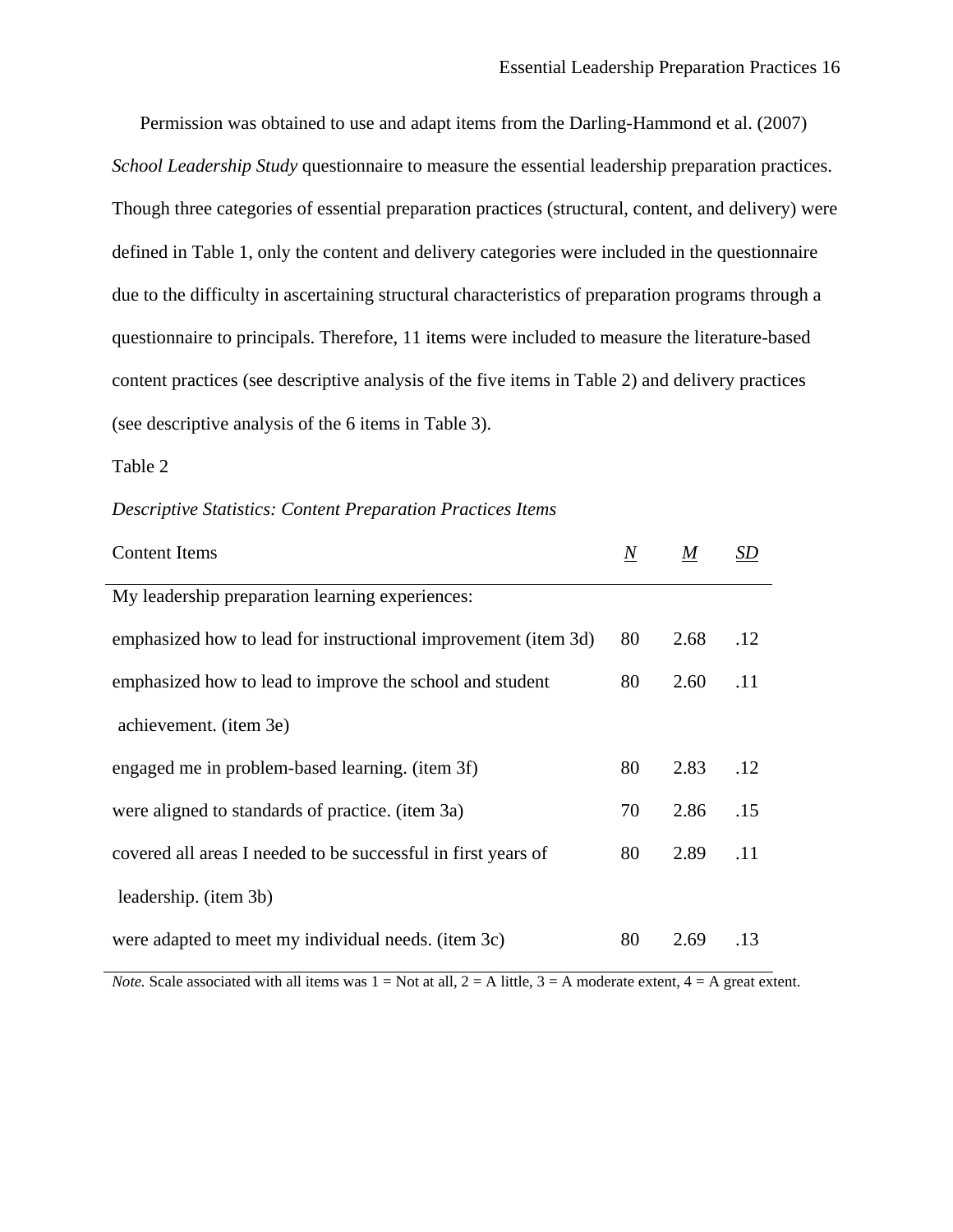Table 3

#### *Descriptive Statistics: Delivery Preparation Practice Items*

| Delivery Items                                           | $\boldsymbol{N}$ | M    | SD  |
|----------------------------------------------------------|------------------|------|-----|
| My leadership preparation learning experiences:          |                  |      |     |
| provided me with an excellent mentor. (item 3g)          | 79               | 2.51 | .14 |
| involved me in a cohort of learners. (item 3h)           | 80               | 2.50 | .15 |
| required me to reflect on my practice and analyze how to | 80               | 2.95 | .12 |
| improve it. (item 3i)                                    |                  |      |     |
| required me to complete performance assessments of my    | 80               | 2.60 | .14 |
| skill development and leadership competencies. (item 3j) |                  |      |     |
| required me to complete an internship that was an        | 79               | 2.41 | .15 |
| excellent learning experience for becoming a principal.  |                  |      |     |

(item 3k)

*Note.* Scale associated with all items was  $1 = Not$  at all,  $2 = A$  little,  $3 = A$  moderate extent,  $4 = A$  great extent.

 To assess the perceived leader behaviors for deep change, 28 questionnaire items were adapted from Marzano, Waters, & McNulty (2005) with permission from Mid-Continent Research for Education and Leadership. The Marzano et al. study identified 21 leadership behaviors that were divided into two categories: Seven behaviors were associated with leading for deep change and 14 behaviors were associated with leading for incremental change. Marzano et al. assert that many of the challenges schools are facing today require leaders to be proficient in the seven behaviors associated with leading for deep change. The 28 self rated leader behavior items in the *School Leadership Preparation* questionnaire represented four items for each of the seven leadership behaviors that Marzano et al. identified as associated with leading to deep change in schools (see Table 4).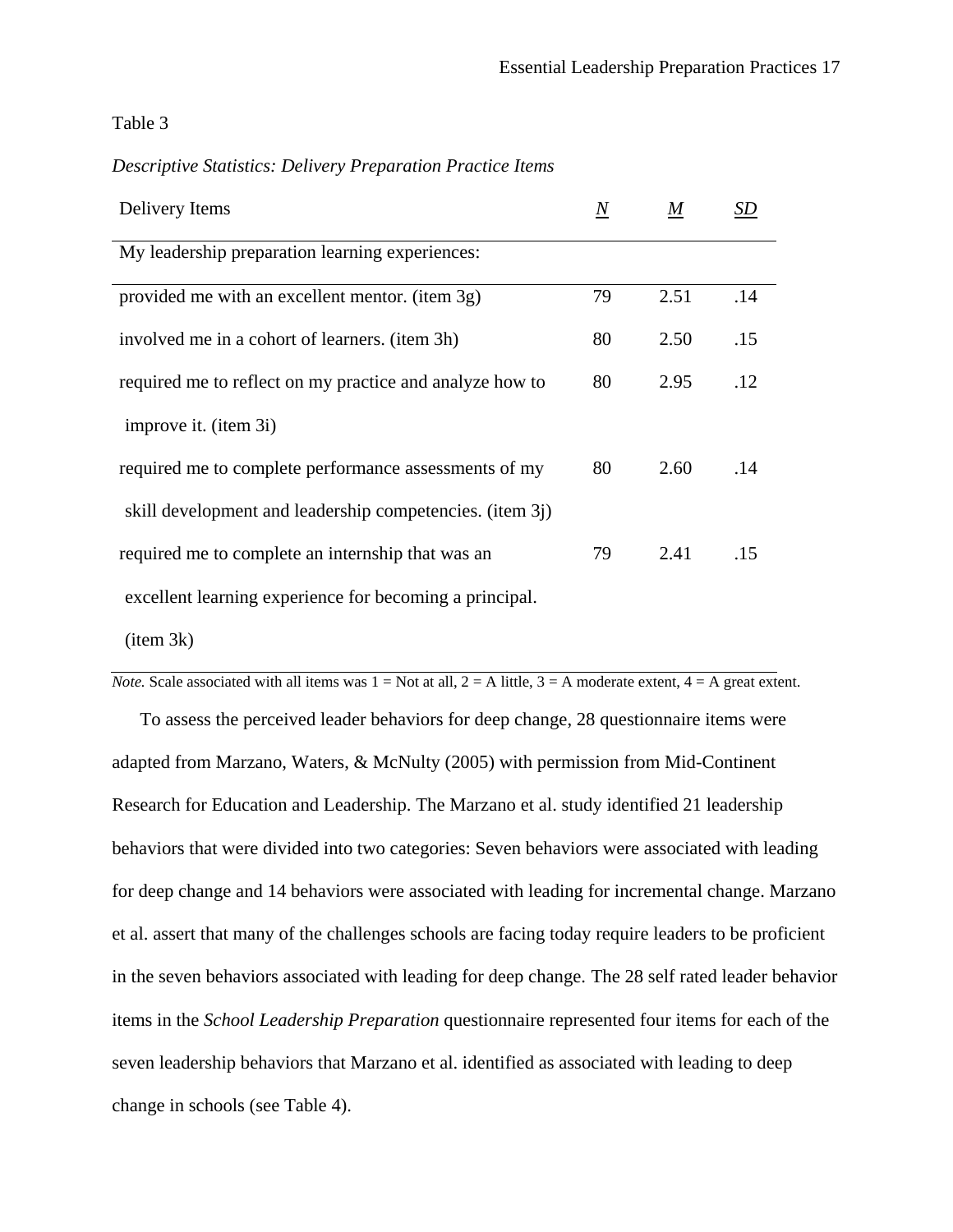### Table 4

## *Descriptive Statistics: Leadership Behavior Sets*

|                                     |                 | Mean            |           |  |
|-------------------------------------|-----------------|-----------------|-----------|--|
| <b>Leader Behavior Sets</b>         | $\underline{N}$ | $\underline{M}$ | <u>SD</u> |  |
| All Leader Behaviors (items 5a-5bb) | 81              | 3.54            | .04       |  |
| Literature-derived sets of items    |                 |                 |           |  |
| Knowledge of Curriculum             | 81              | 3.57            | .05       |  |
| <b>Change Agent</b>                 | 81              | 3.53            | .05       |  |
| Optimizer                           | 81              | 3.68            | .04       |  |
| <b>Ideals and Beliefs</b>           | 81              | 3.75            | .04       |  |
| Monitoring & Evaluation             | 81              | 3.46            | .05       |  |
| Flexibility                         | 81              | 3.54            | .04       |  |
| Intellectual Stimulation            | 81              | 3.28            | .06       |  |

*Note.* Scale associated with all items was  $1 = Not$  at all,  $2 = A$  little,  $3 = A$  moderate extent,  $4 = A$  great extent.

 Finally, to examine content validity by assuring the survey items represented the literaturederived constructs, the instrument underwent content reviews by seven professionals: a director of a leader preparation program, a central office administrator, a director of a professional association for principals, and four school administrators. As described below, factor analysis and alpha reliability calculations confirmed the data from *School Leadership Preparation*  questionnaire that were appropriate to use for the analyses.

 *Deriving leadership preparation variables.* Though the *School Leadership Preparation*  items that represented the leader preparation practices included questions regarding two types of preparation practices, content and delivery (see Tables 2 and 3), an exploratory factor analysis revealed that all the preparation practice items together represented only one dimension where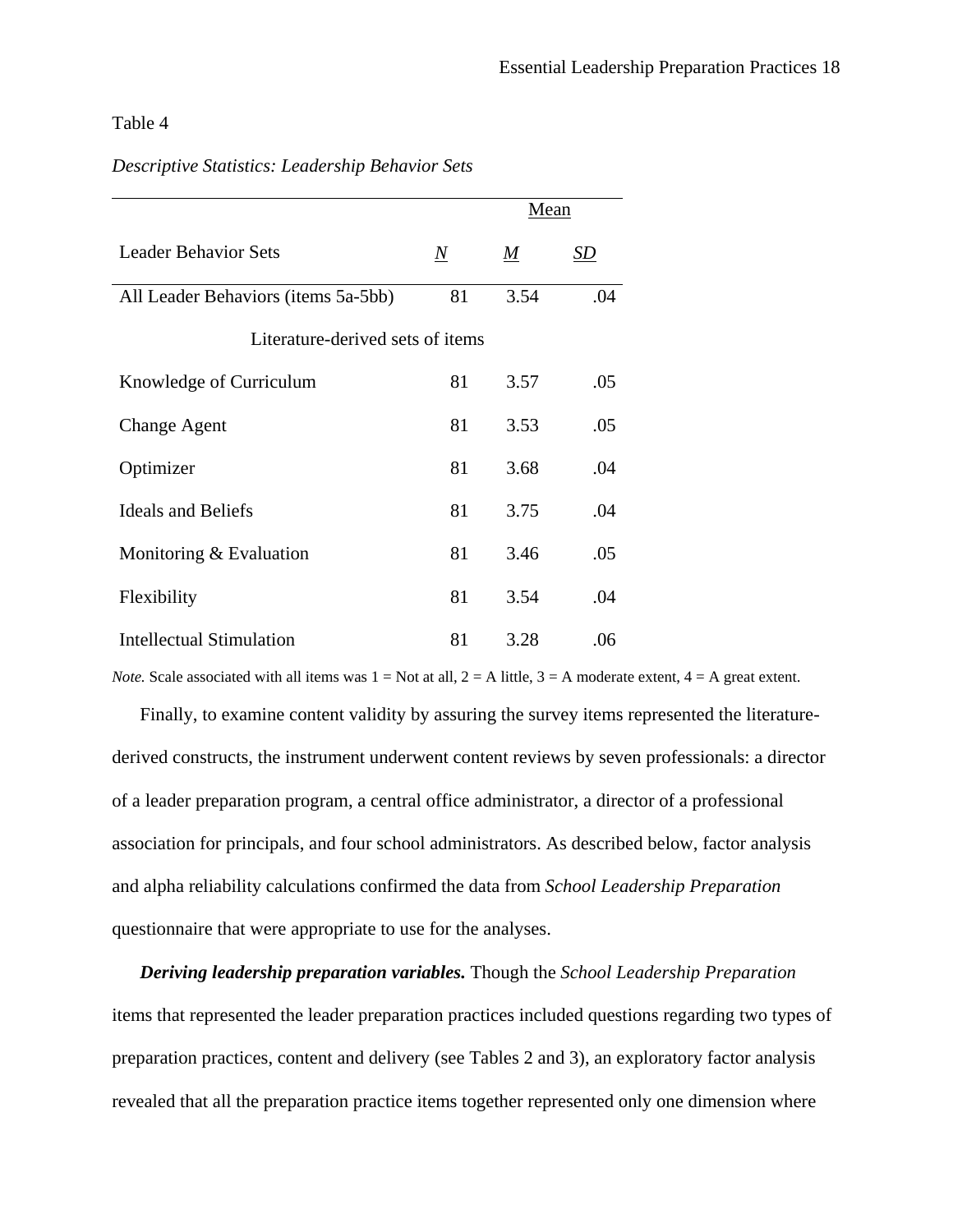the reliability of the data was .95. Therefore, the regression analyses used an average of all the preparation items in the analyses represented by the variable name, a*ll preparation items*.

*Deriving leader behavior variables.* An exploratory factor analysis of the 28 items that represented the seven leadership behaviors (Table 4) for deep change according to Marzano et al. (2005) was also conducted; the entire set of 28 items represented one dimension, referred to in the analyses as, all leader behaviors ( $\alpha$  = .94). Further, the data from the items that represented five of the seven leadership behaviors for deep change had adequate reliabilities to also use as distinct dimensions in the analyses. The five dimensions included: (a) knowledge of curriculum, instruction, and assessment ( $\alpha = .81$ ); (b) change agent ( $\alpha = .79$ ); (c) ideals and beliefs ( $\alpha = .79$ ); (d) monitoring and evaluation ( $\alpha = .84$ ); and (e) intellectual stimulation ( $\alpha = .81$ ).

*Professional development variables.* The set of six items on the *School Leadership Questionnaire* that represented the professional development practices experienced by school leaders were also analyzed with an exploratory factor analysis. Unfortunately, although two dimensions were identified, the data from the two sets of items were not reliable ( $\alpha = .60$ ) and; therefore, the variable, professional development, was not used in the analyses.

 *Leader demographic variables.* The two control variables that represented the leader demographic variables were: (a) the number of years respondents were a leader in the school they lead during the 2004-2007 school years, and (b) the number of years a respondent had been practicing as a school leader. Data were collected through the use of open-ended questions on the *School Leadership Preparation* questionnaire. Approximately, half the respondents in the study had been a principal in the school they lead during the  $2004/05 - 2006/07$  for five years or less; the other half for six or more years. Similarly, about half of the respondents had been practicing as a school leader for 10 or less years and the other half had been in school leadership for 11 or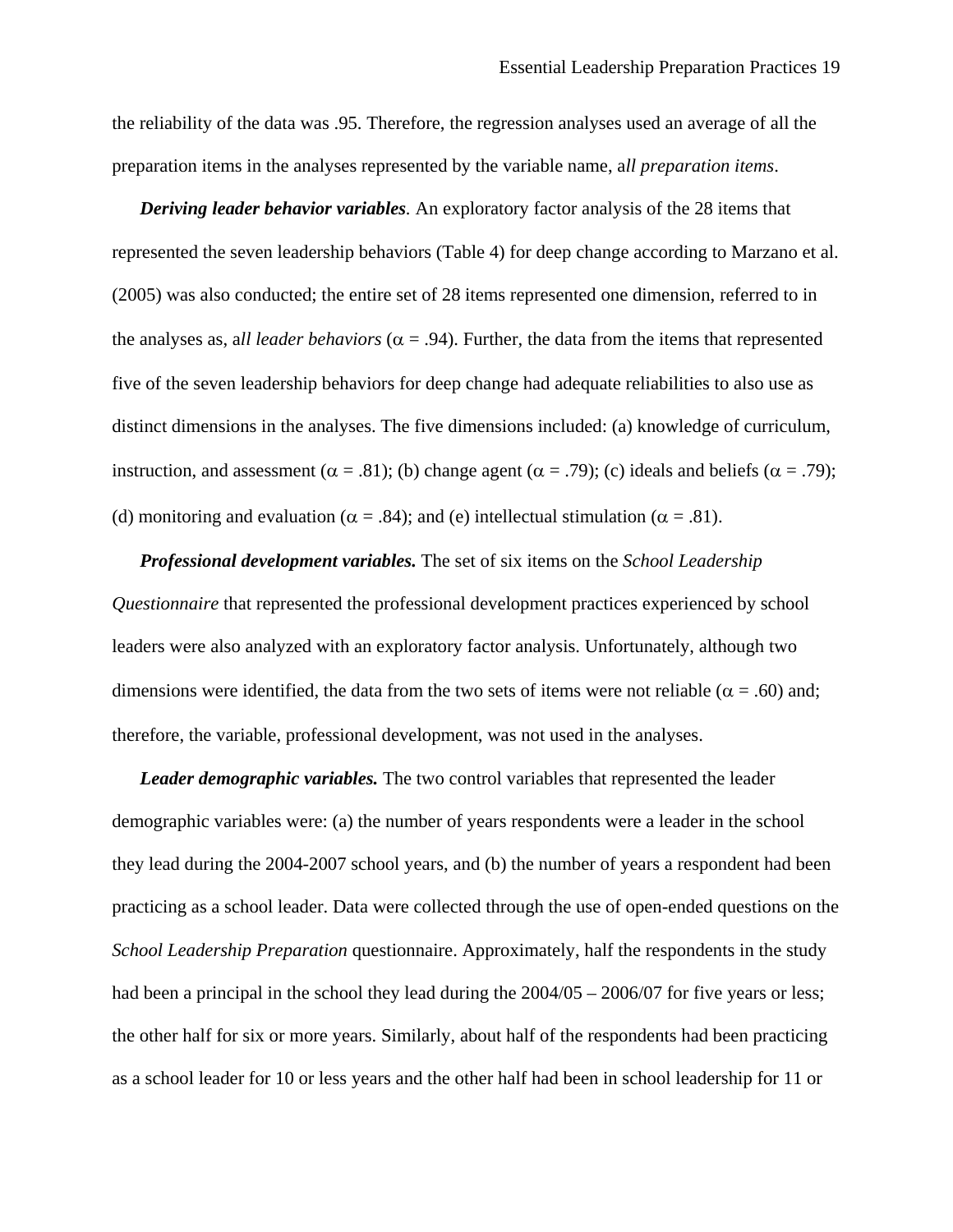more years. The variables are represented in the analyses in Tables 5 - 8, Block 2 as *years as principal in study school* and *years in school leadership.* 

 *Collecting school and student data.* Rhode Island Department of Education databases (RIDE, 2007) were used to collect data on the school learning environment and student achievement variables, and the control variables described subsequently. The student achievement data were represented by the mean of the index proficiency scores for all students in a school on the English Language Arts (ELA) New England Common Assessment Program 2006/2007 exams (RIDE). The school learning environment data were represented by three Learning Support Indicators (LSIs) compiled through a state-sponsored survey for each school in the study for the 2006/07 school year: (a) *instructional practices*; (b) *parental engagement*; and (c) *school climate* (National Center on Public Education and Social Policy (NCPESP), 2007; NCPESP, 2007a). The LSIs were compiled through a Rhode Island Department of Education accountability initiative and computed by aggregating items from state-sponsored questionnaires completed by staff, students, and parents in Rhode Island public schools (McWalters, 2002).

*School demographic control variables.* The following school demographic control variable data were collected through state databases (RIDE, 2007): (a) grade-level of school, (b) percent of students with high poverty status, (c) percent of minority students, and (d) the urbanacity of school. A trial regression analysis, using the data from the three control variables, urbanacity of school, percent of students with high poverty status, and percent of minority students, revealed a high degree of multicollinearity between the three variables. Due to the high correlation, it was determined to use the variable, urbanacity, as a proxy for all three variables. The urbanacity of a school was defined as the degree to which the school was categorized by Rhode Island Department of Education as residing in an urban district. There were three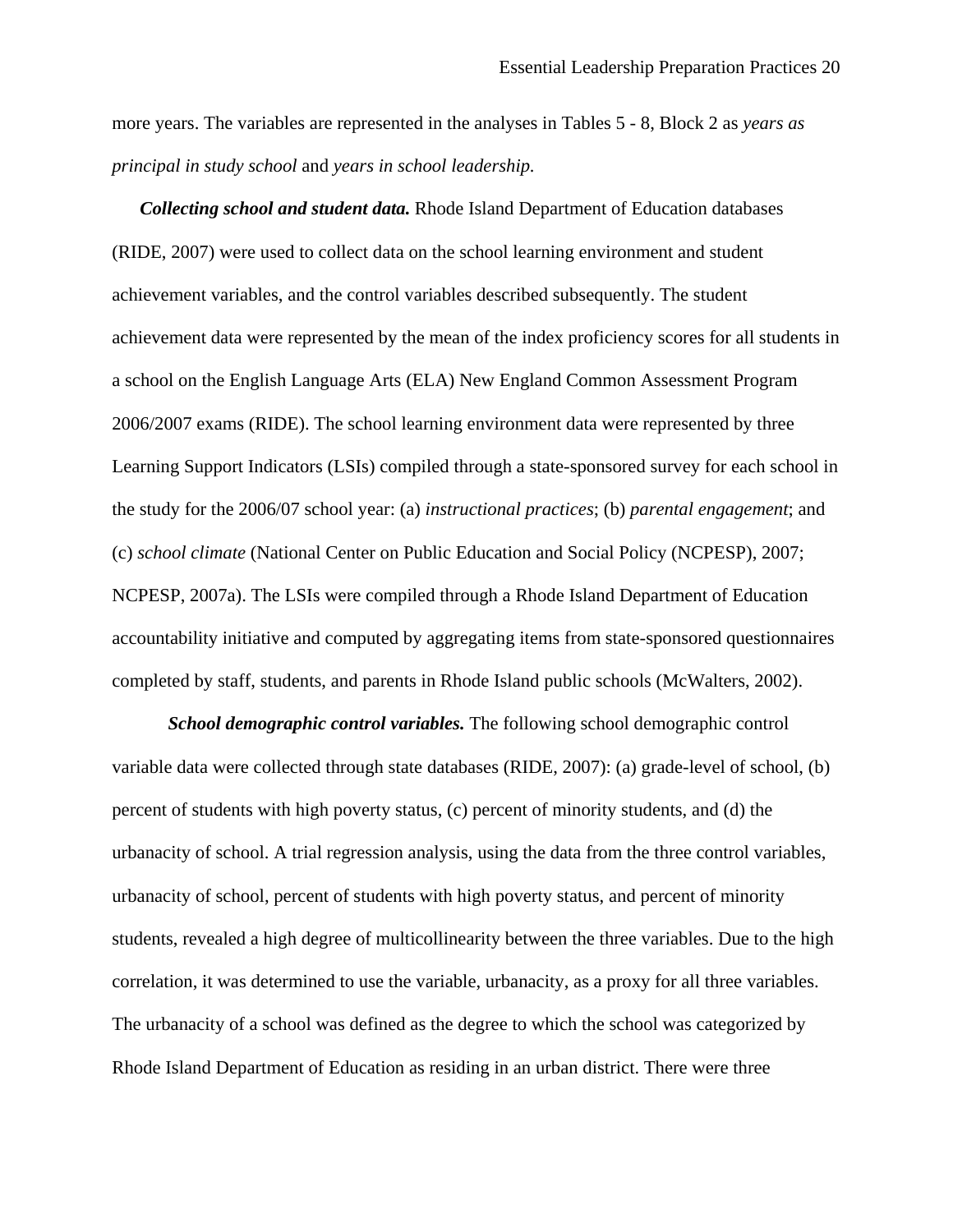categories: suburban (coded as 1), urban ring (coded as 2) and urban (coded as 3). There were more schools from suburban ( $N = 42\%$ ) and urban ring ( $N = 37\%$ ) districts in the target population and in the questionnaire respondents (suburban,  $N = 45\%$ ; urban ring,  $N = 35\%$ ) than in the urban core districts ( $N = 21\%$  in the target population,  $N = 19\%$  in the respondents).

 The data for the variable, grade level of school, were categorized into elementary (coded as 0) and middle school (coded as 1). There were more elementary schools (*N* = 80%.) than middle schools ( $N = 20\%$ ) represented in the target population and more elementary schools ( $N = 83\%$ ) than middle schools  $(N = 17\%)$  represented in the questionnaire respondents. Both school demographic variables, *urbanacity* and *grade level*, are represented in the analyses in Tables 5 – 8, Block 1.

#### *Data Analysis*

Descriptive statistics were compiled for the variables (see Tables 2-5) to allow an analysis of the degree to which the data appropriately met the assumptions of hierarchical regression regarding skewness and kurtosis. Further, standardized residual scatterplots were examined for degrees of homoscedasticity and linearity. Finally, to address another assumption, multicollinearity, a Pearson correlation was computed for each variable against every other variable used in the regression analyses. For each pair of variables with a correlation above .5, it was determined that those two variables would not be used as independent variables in the same regression analysis. Once the best way to represent the data was determined, a series of hierarchical regression analyses were performed to answer the overarching and sub-research questions.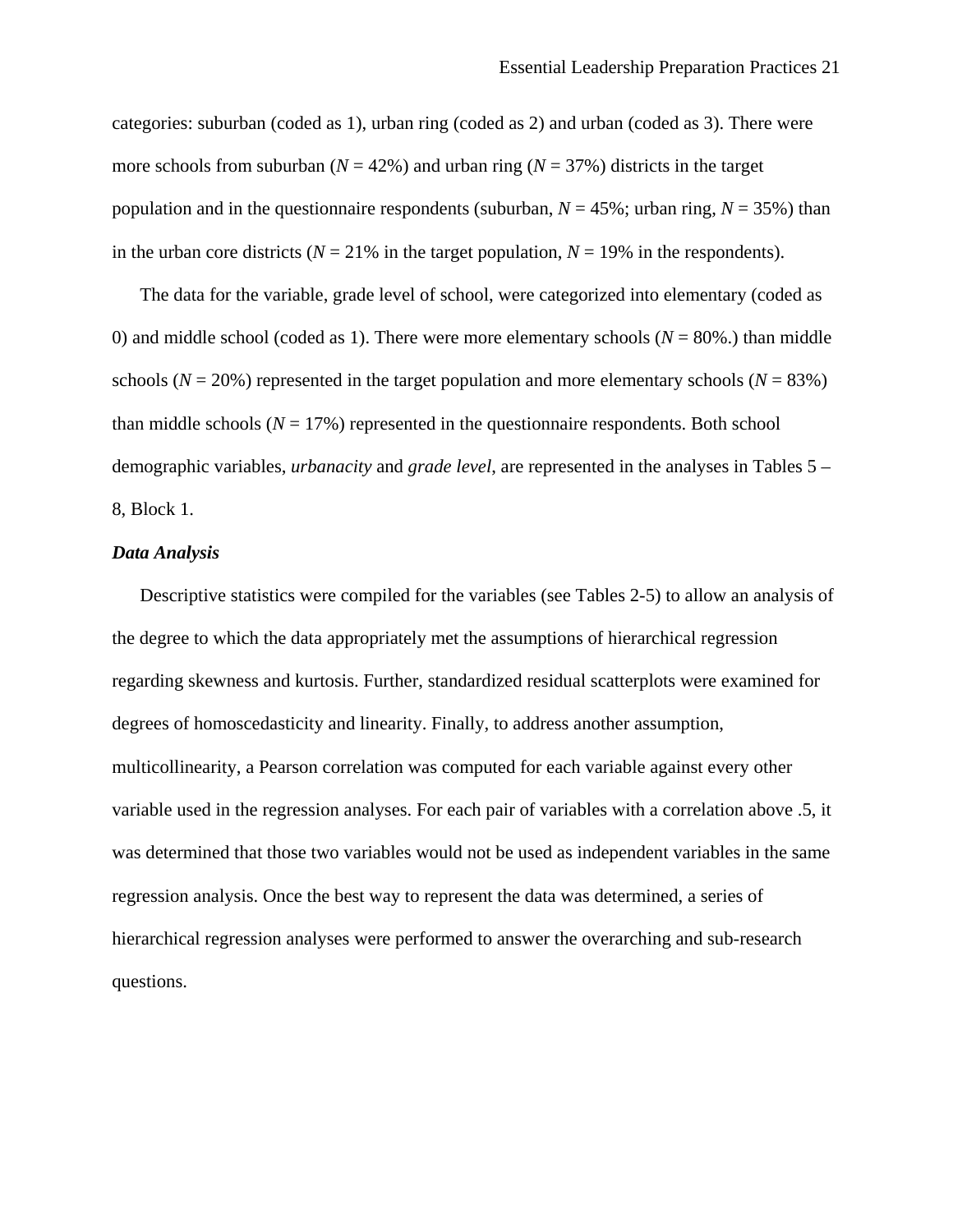#### **Results**

 The results of the hierarchical regression analyses revealed four noteworthy findings. The first finding is presented in Table 5. The sets of school demographic (i.e., Block 1) and leader demographic (i.e., Block 2) variables were entered into the regression equation as separate blocks of predictors. In this manner, these two sets of demographic variables served as control variables so that the addition of the preparation practices variable in explaining variation in leader behavior could be analyzed. After controlling for the sets of demographic variables, the set of essential preparation practices measured through the *School Leadership Questionnaire* (mean of 11 items) accounted for a significant increase in the amount of variation ( $\Delta R^2 = 5\%$ , *F*=4.28, *p*<.05) explained in the set of self rated leader behaviors for deep change (mean of 28 items) (see Table 5, Block 3). These findings support results of two national-level studies by Darling-Hammond et al. (2007) and Leithwood and Jantzi (1996) regarding the relationship between the essential preparation practices employed by many alternative certification preparation programs and leader behavior.

Table 5

*Hierarchical Regression Analysis: Demographic and Preparation Practices Predicting the Mean of All Leader Behavior Items* 

| Variable                           | $\underline{R}$ | $R^2$ | $\triangle R^2$ | $\varDelta F$ | β      |
|------------------------------------|-----------------|-------|-----------------|---------------|--------|
| Block 1: School Demographic        | .24             | .06   | .06             | 2.37          |        |
| Urbanacity                         |                 |       |                 |               | $-.20$ |
| Grade level                        |                 |       |                 |               | .00    |
| Block 2: Leader Demographic        | .26             | .07   | .01             | .29           |        |
| Years as principal in study school |                 |       |                 |               |        |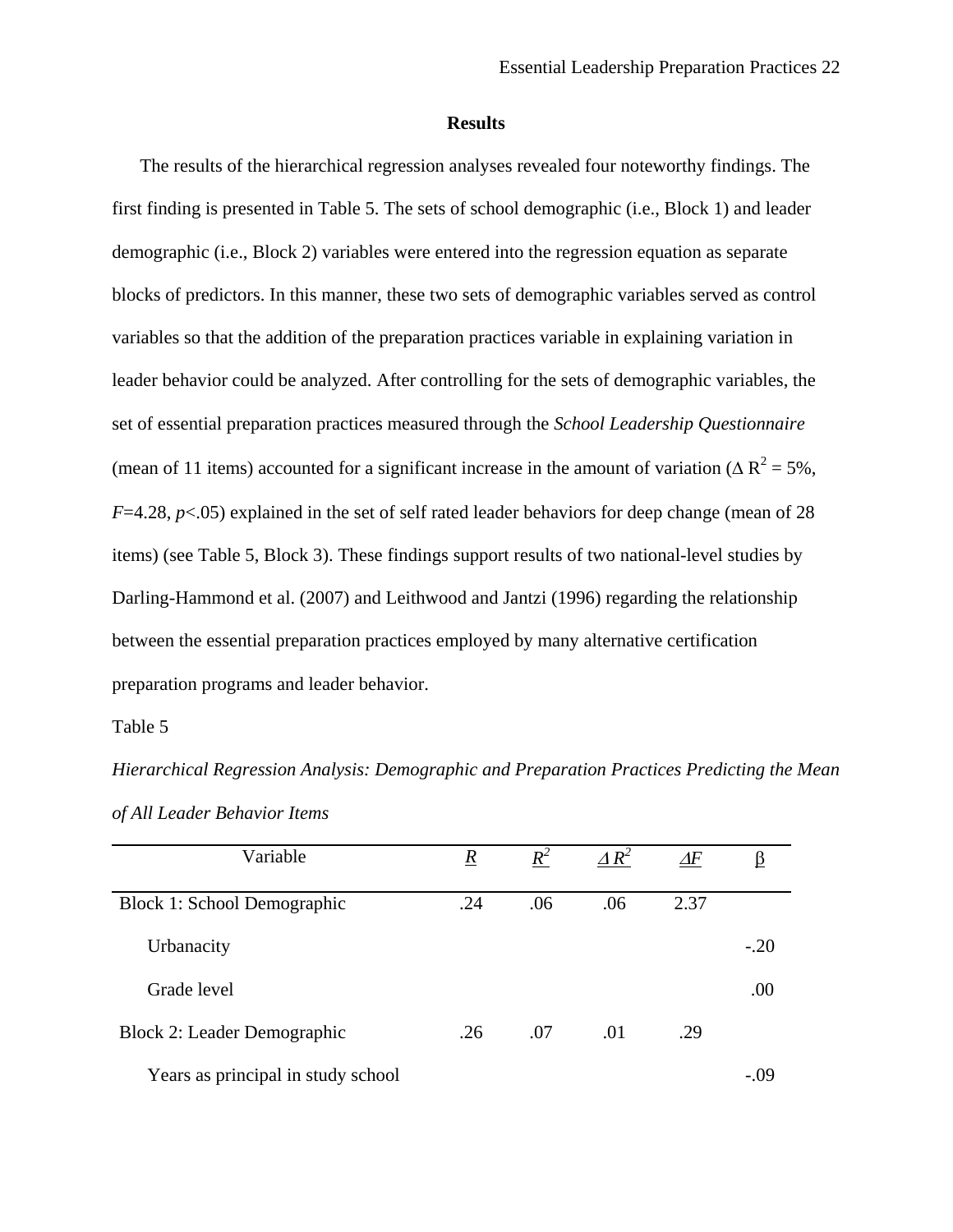| Years in school leadership            |     |                 |     |         | 19    |
|---------------------------------------|-----|-----------------|-----|---------|-------|
| <b>Block 3: Preparation Practices</b> | .34 | $\overline{12}$ | .05 | $4.28*$ |       |
| All preparation items                 |     |                 |     |         | $25*$ |

### $$

 $*_{p}$  < .05.

 Another notable finding was that, after controlling for demographic variables, the set of all 11 essential preparation practices accounted for significant increase ( $\Delta R^2$  = 5%, *F*=7.63, *p*<.05) in the amount of variation explained in student achievement measured by mean English Language Arts (ELA) scores on the state assessment (see Table 6, Block 3). Though it was expected that the learning environment variables would account for a significant degree of variation in ELA scores, the preparation practices accounted for a higher of degree of increased variation than anticipated. Linking preparation practices to student achievement is an area in the literature that has been described as a challenging gap (Smylie et al., 2005) and a major impetus for this study. However, a study of the degree to which the type of superintendent preparation program explained significant variance in the district-wide student achievement found that the type of preparation explained 10% of the variance in achievement (Byrd, Slater, & Brooks, 2006). Finally, though the variation in the self rated leader behaviors (Table 3, Block 4) did not contribute significantly to incrementing the amount of variation explained in ELA scores, two school learning environment variables, instructional practices and school climate (Table 6, Block 5), did significantly increase the amount of variation explained in the ELA scores ( $\Delta R^2$  = 5%, *F*=3.58, *p*<.05).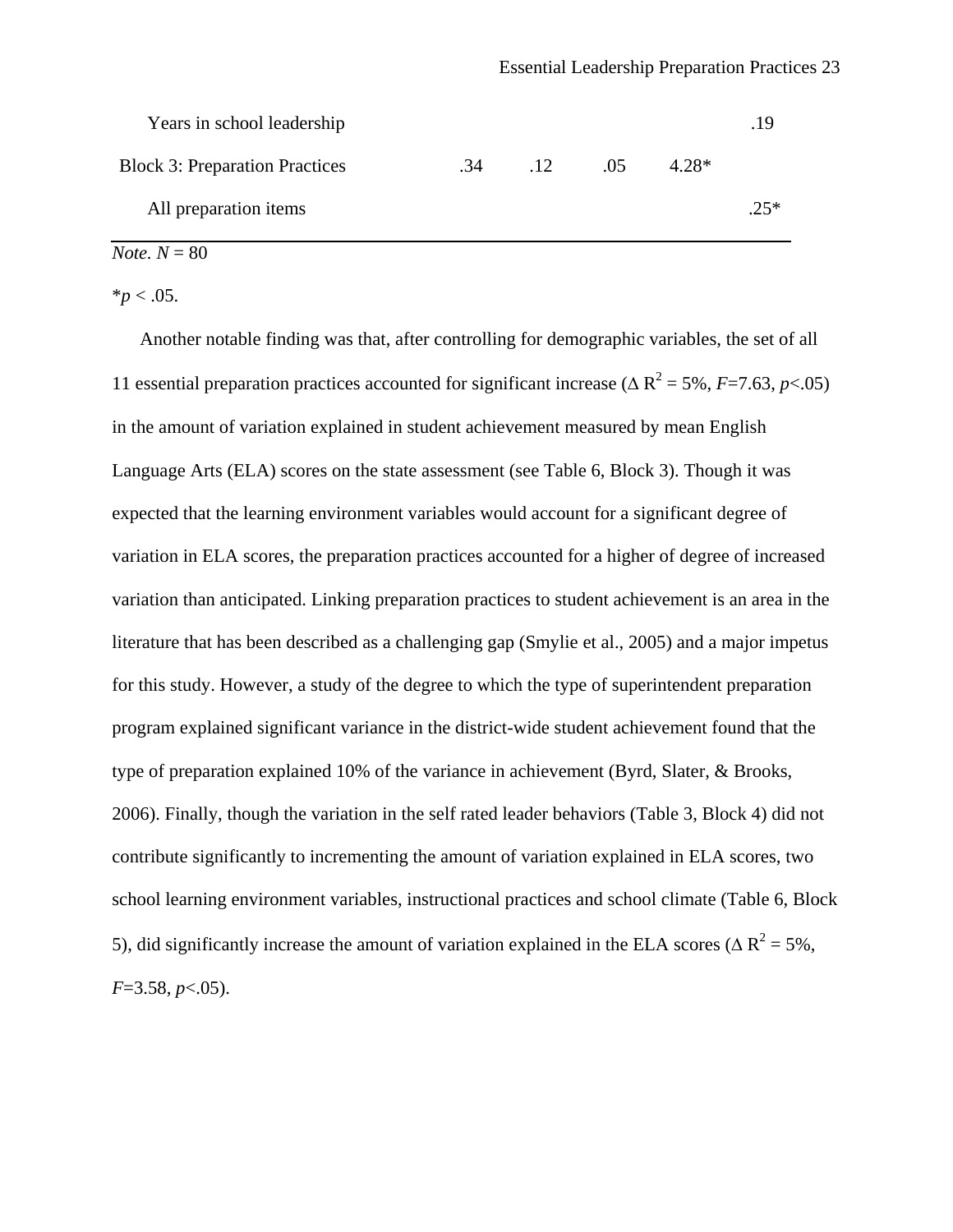### Table 6

*Hierarchical Regression Analysis: Demographic, Preparation Practice, Leader Behavior, and Learning Environment Variables Predicting Schoolwide ELA Scores* 

| Variable                              | $\underline{R}$ | $R^2$ | $\triangle R^2$ | $\varDelta F$ | $\beta$ |
|---------------------------------------|-----------------|-------|-----------------|---------------|---------|
| Block 1: School Demographic           | .66             | .43   | .43             | 58.91*        |         |
| Urbanacity                            |                 |       |                 |               | $-.67*$ |
| Block 2: Leader Demographic           | .67             | .45   | .02             | 1.22          |         |
| Years as principal in study school    |                 |       |                 |               | .14     |
| Years in school leadership            |                 |       |                 |               | .05     |
| <b>Block 3: Preparation Practices</b> | .70             | .50   | .05             | $7.63*$       |         |
| All preparation items                 |                 |       |                 |               | $.29*$  |
| <b>Block 4: Leader Behaviors</b>      | .71             | .50   | .01             | .91           |         |
| All leader behaviors                  |                 |       |                 |               | $-.07$  |
| <b>Block 5: Learning Environment</b>  | .74             | .55   | .05             | $3.58*$       |         |
| <b>Instructional practices LSI</b>    |                 |       |                 |               | $-.11$  |
| School climate LSI                    |                 |       |                 |               | .24     |

*Note.*  $N = 81$ . The variable, Grade level and Parent engagement LSI were removed from the regression because of a high degree of multicollinearity with the variable, School climate LSI 06/07.

 $*_{p}$  < .05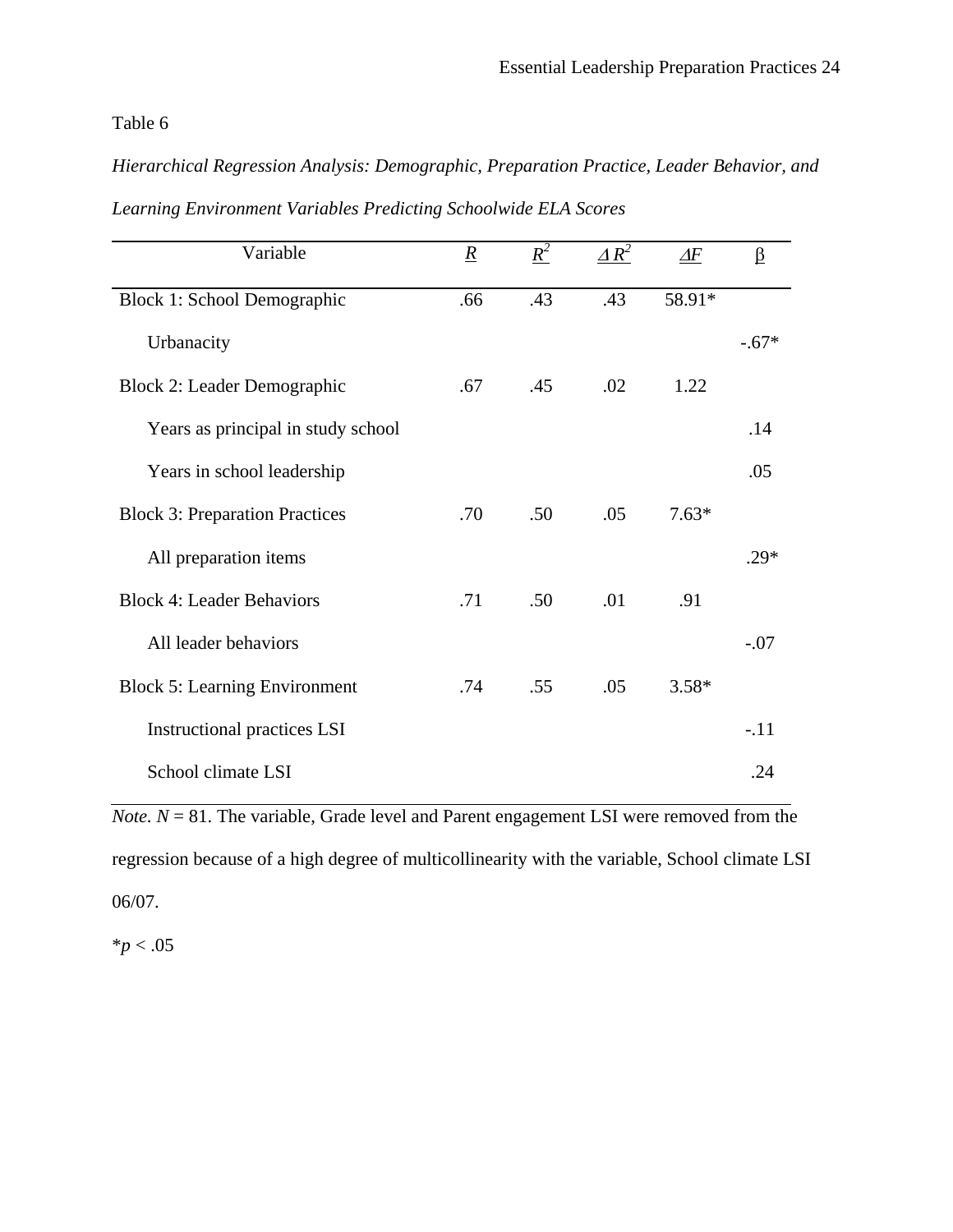The other two noteworthy findings emerged from regression analyses that investigated the five leader behaviors that were determined to be appropriate to use in analyses as distinct dimensions, rather than in a dimension that represented the whole set of leadership behaviors, as was used in the analyses represented in Table 5 and Table 6. The self rated leader behavior dimension, *knowledge of curriculum, instruction, and assessment* (the mean of 4 questionnaire items), was found to have a significant relationship with the set of 11 essential preparation practices. Specifically, after controlling for the demographic variables, the variation in essential preparation practices accounted for a significant increase in the amount of variation ( $\Delta R^2$  = 6%, *F*=5.09, *p*<.05) explained in the self rated leader behavior dimension *knowledge of curriculum, instruction, and assessment* (Table 7, Block 3). This finding corroborates with those of Darling-Hammond et al. (2007) that linked essential preparation practices to increased knowledge of curriculum, instruction and assessment.

#### Table 7

*Hierarchical Regression Analysis: Demographic and Preparation Practices Predicting the Mean of the Leader Behavior Dimension: Knowledge of Curriculum, Instruction, and Assessment* 

| Variable                              | $\boldsymbol{R}$ | $R^2$ | $\triangle R^2$ | $\varDelta F$ | <u>ß</u> |
|---------------------------------------|------------------|-------|-----------------|---------------|----------|
| Block 1: School Demographic           | .21              | .04   | .04             | 1.68          |          |
| Urbanacity                            |                  |       |                 |               | $-.16$   |
| Grade level                           |                  |       |                 |               | .01      |
| <b>Block 2: Leader Demographic</b>    | .21              | .04   | .00             | .01           |          |
| Years as principal in study school    |                  |       |                 |               | $-.02$   |
| Years in school leadership            |                  |       |                 |               | .11      |
| <b>Block 3: Preparation Practices</b> | .32              | .10   | .06             | $5.09*$       |          |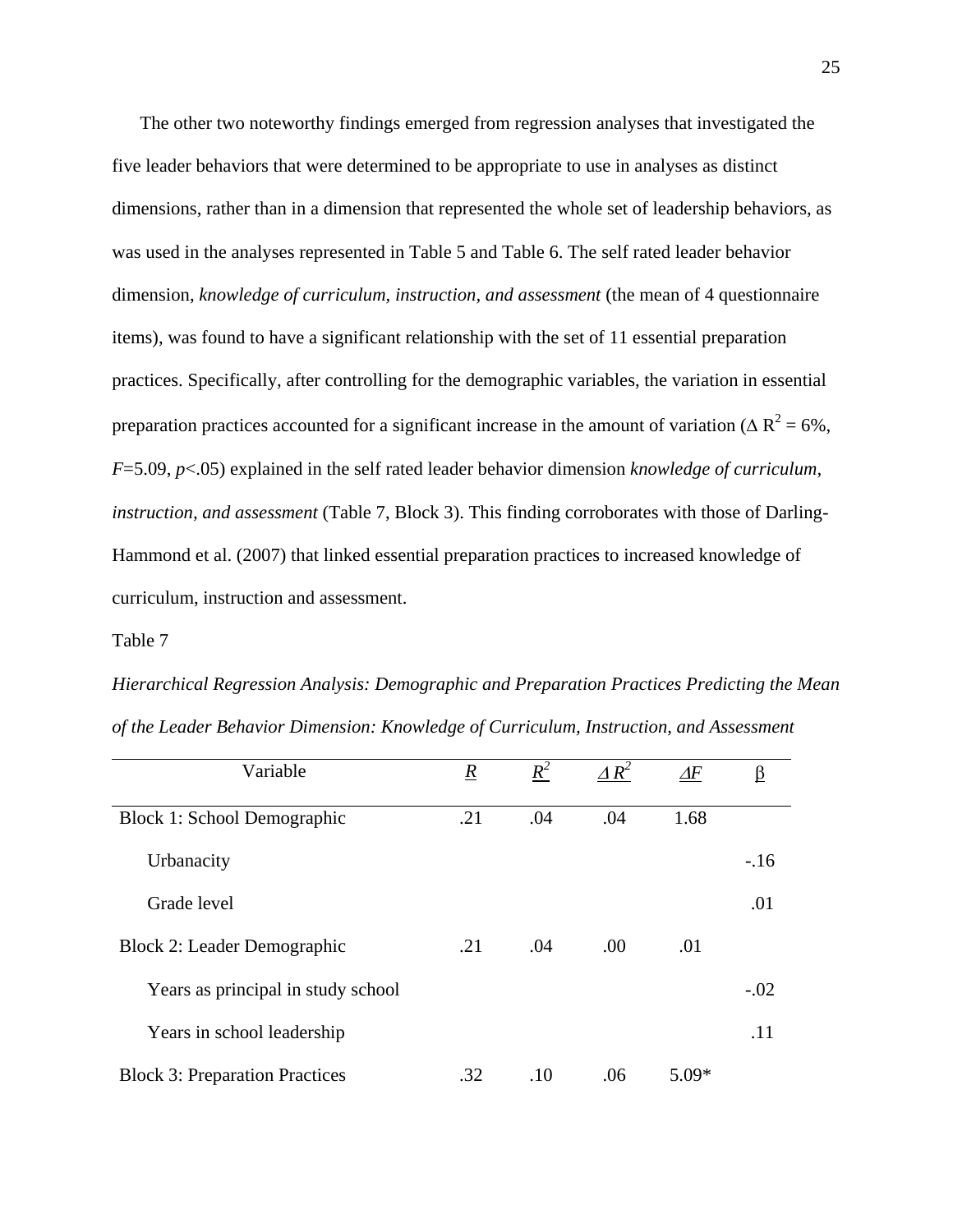$$ 

 $**p* < .05$ .

 Finally, after controlling for the demographic variables, the variation in self rated leader behavior dimension, *knowledge of curriculum, instruction, and assessment*, accounted for a significant increase in the amount of variation ( $\Delta R^2$  = 5%, *F*=3.87, *p*<.05) explained in the school learning environment indicator *instructional practices* (Table 8, Block 4). These findings support the body of research that has shown that significant indirect relationships are observable through a path of influence from leaders' practice to variables related to the school learning environment, including teacher quality and instruction (Hallinger & Heck, 1998; Hallinger et al., 1996).

Table 8

*Hierarchical Regression Analysis: Demographic, Preparation Practice, and Leader Behavior Variables Predicting Learning Support Indicator: Instructional Practices 06/07* 

| Variable                              |                 | $R^2$ | $\triangle R^2$ |               |         |
|---------------------------------------|-----------------|-------|-----------------|---------------|---------|
|                                       | $\underline{R}$ |       |                 | $\varDelta F$ | β       |
| Block 1: School Demographic           | .38             | .15   | .15             | 5.78*         |         |
| Urbanacity                            |                 |       |                 |               | $-.13$  |
| Grade level                           |                 |       |                 |               | $-.37*$ |
| Block 2: Leader Demographic           | .44             | .19   | .04             | 1.79          |         |
| Years as principal in study school    |                 |       |                 |               | .20     |
| Years in school leadership            |                 |       |                 |               | $-.06$  |
| <b>Block 3: Preparation Practices</b> | .47             | .22   | .03             | 2.48          |         |
| All preparation items                 |                 |       |                 |               |         |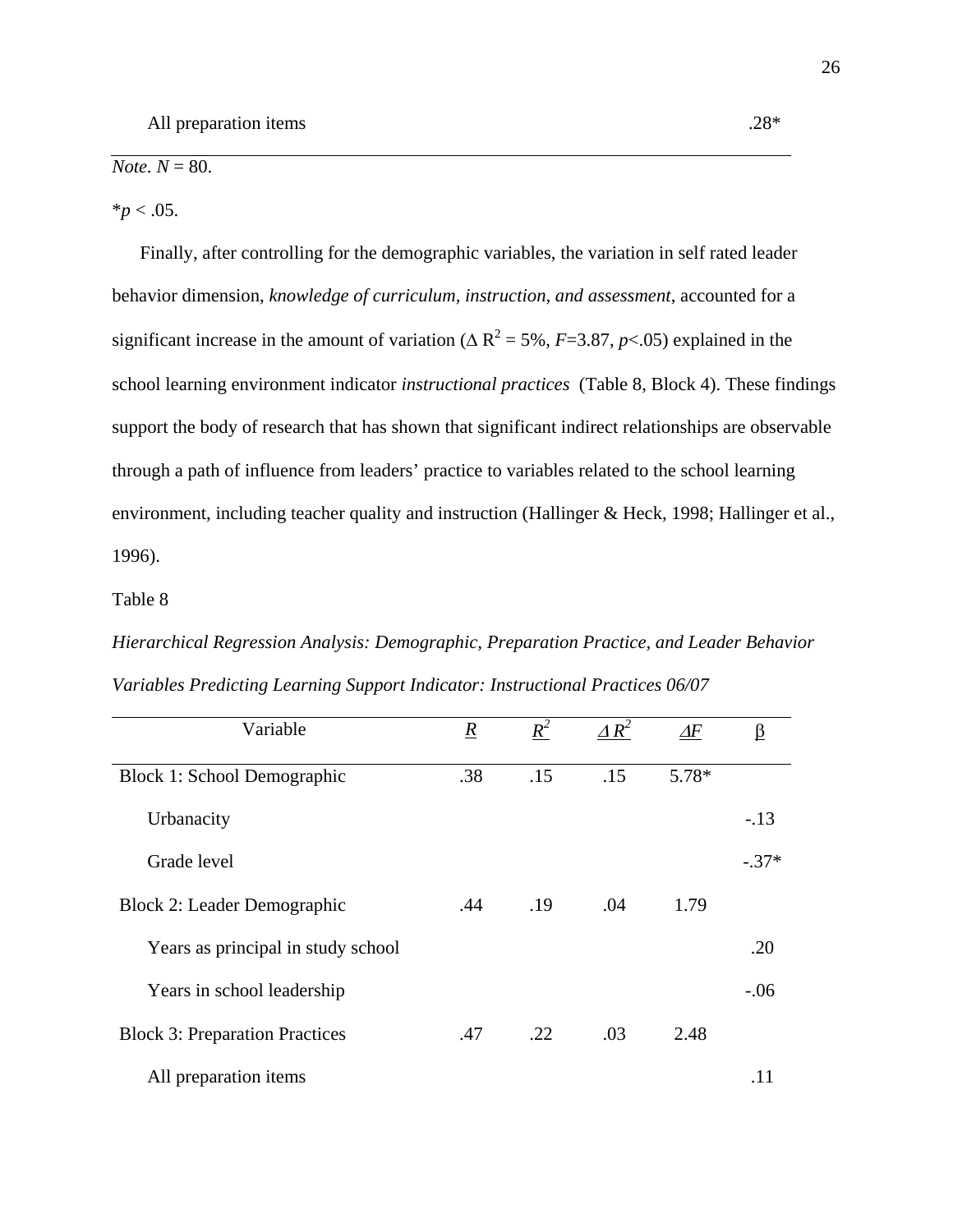| <b>Block 4: Leader Behaviors</b> | .51 | .26 | .05 | $3.87*$ |       |
|----------------------------------|-----|-----|-----|---------|-------|
| Leader Behavior: Knowledge of    |     |     |     |         | $23*$ |
| curriculum, instruction, and     |     |     |     |         |       |
| assessment                       |     |     |     |         |       |

*Note.*  $N = 75$ .

 $*$ *p* < .05.

#### **Implications**

 The relationships among the variables represented in the conceptual framework (Figure 1) were supported by the findings of this study. As such, a positive and significant relationship was found among the essential leader preparation practices, self rated leader behavior, the school learning environment, and student achievement. Notably, after controlling for demographic variables, the literature-derived essential leader preparation practices accounted for a significant increase in the amount of variation explained in both leader behavior and student achievement, as defined in the study.

#### *For Research*

Several suggestions for future research emerged from the findings and the limitations of the study. First, future research that attempts to investigate the outcomes of preparation practices on student achievement should find ways to conceive of student achievement as growth in achievement by subgroups of students and/or as the closing of the gaps in achievement by subgroups of students. This study attempted to measure achievement in this way, but was unable to do so because looking at data from one year to the next did not provide a long enough time frame to measure growth. Though conceiving of student achievement as growth or as the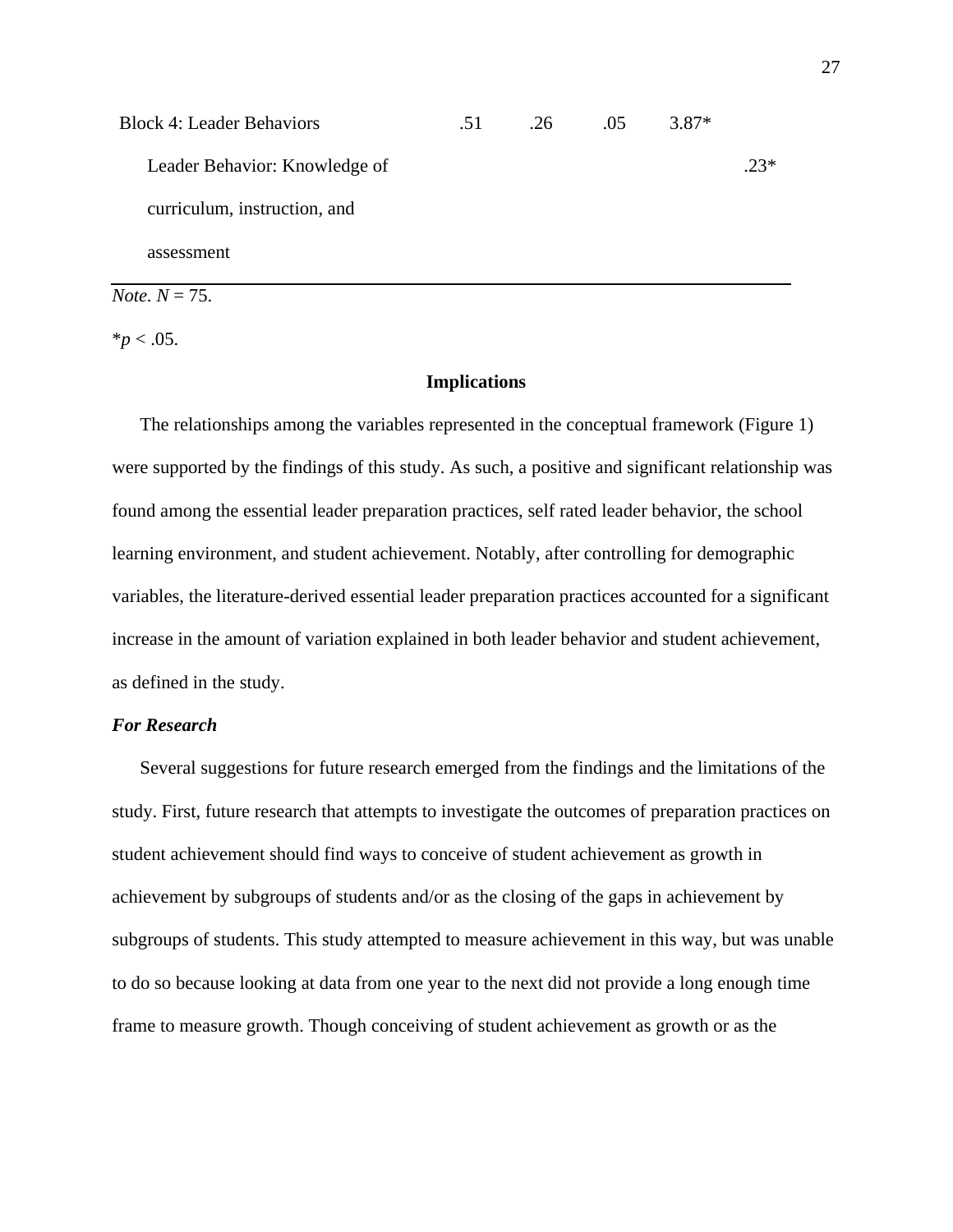decrease of gaps between subgroups is quite challenging, it is essential in light of the new role of schools and leaders – to bring all students to high levels of achievement.

 A limitation of the study due to the sample size was the use of multiple regression analysis, rather than a more powerful analysis. If this study could be conducted on a larger scale, the use of causal modeling could better detect the complicated web of relationships between preparation practices and the outcomes for leaders, schools, and students.

 Another suggestion for future research is to adapt the measurement of the leader behavior items in the study to strengthen the results. The relatively high self-ratings by respondents on many of the leader behavior items lead to three suggestions in subsequent studies: (a) use questionnaire items that represent both leader behaviors for deep change *as well as* items that measure leader behavior for incremental change to better differentiate reported leader behaviors; (b) revise the leader behavior questionnaire items to better reflect concrete leader behaviors and (c) send a similar questionnaire to faculty members in leaders' schools.

 Further, research is needed that investigates the extent or quality of the essential preparation practices, especially those that are difficult to implement because they are so costly (e.g., internships, mentor relationships). Finally, the role of professional development after an aspiring leader obtains certification and a position as a school leader is another important area for future study.

#### *For Practice*

 The relationships identified among leadership preparation practices and the outcomes in leader behavior, the school learning environment and student achievement in the study build support for the further inclusion of the identified essential preparation practices into leader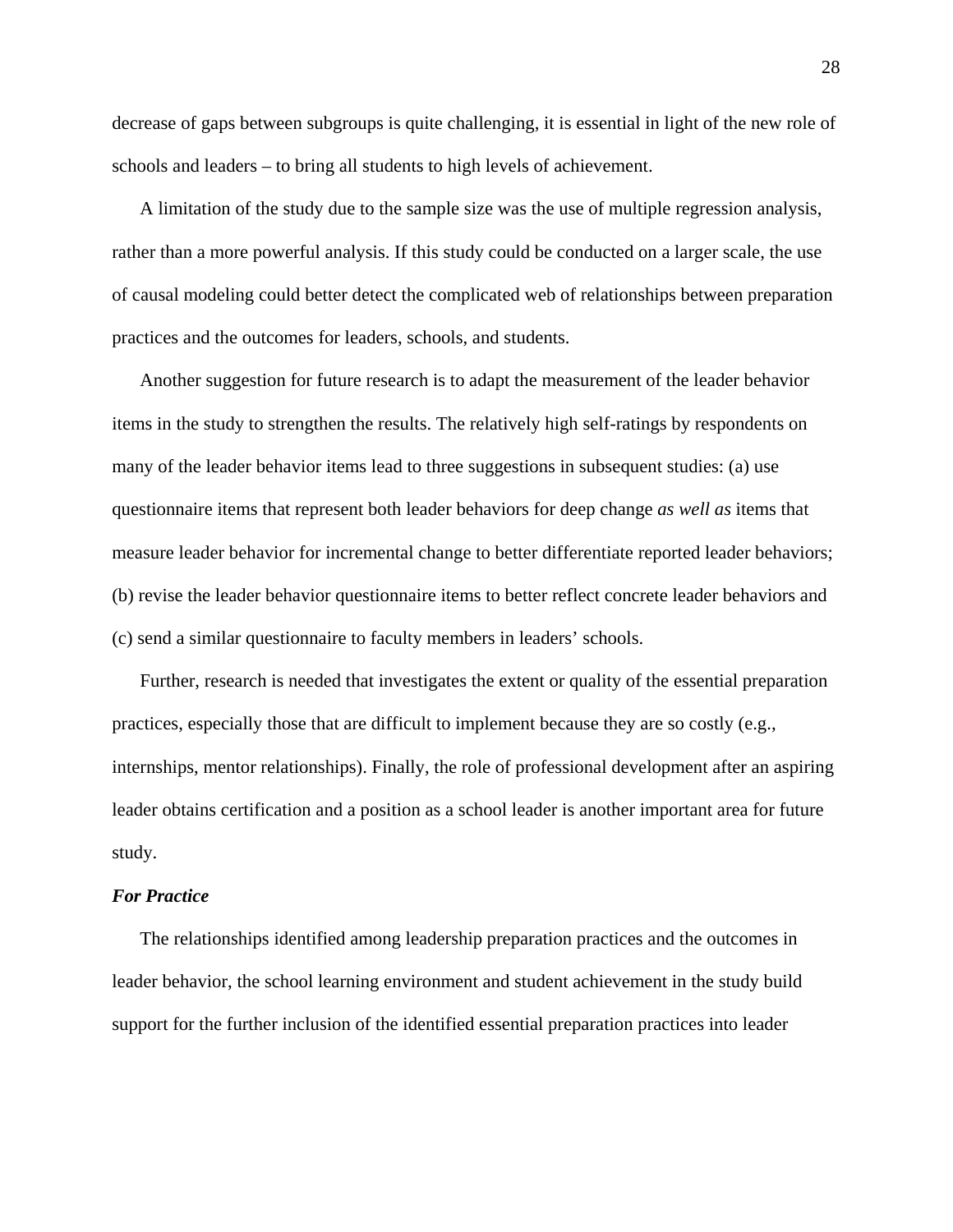preparation programs to assist aspiring principals to strengthen their leadership behavior, improve the school learning environment, and contribute to increases in student achievement.

 Further, the relationships revealed among the essential preparation practices; principals' knowledge of curriculum, instruction and assessment; and schools' instructional practices, suggest that the essential preparation practices may play an important role in developing instructional leaders for schools. The literature has shown significant agreement as to the importance of a principal's role involving high degrees of instructional leadership (Bottoms & O'Neill, 2001; Brown, 2005; Elmore, 1999, 2006a; Fink & Resnick, 2001; Lambert, 2005; Murphy, 2002) to lead schools through the improvement and change called for in the modern educational context. For this reason, the results of this study support the further implementation of essential practices in preparation programs to strengthen instructional leadership in schools.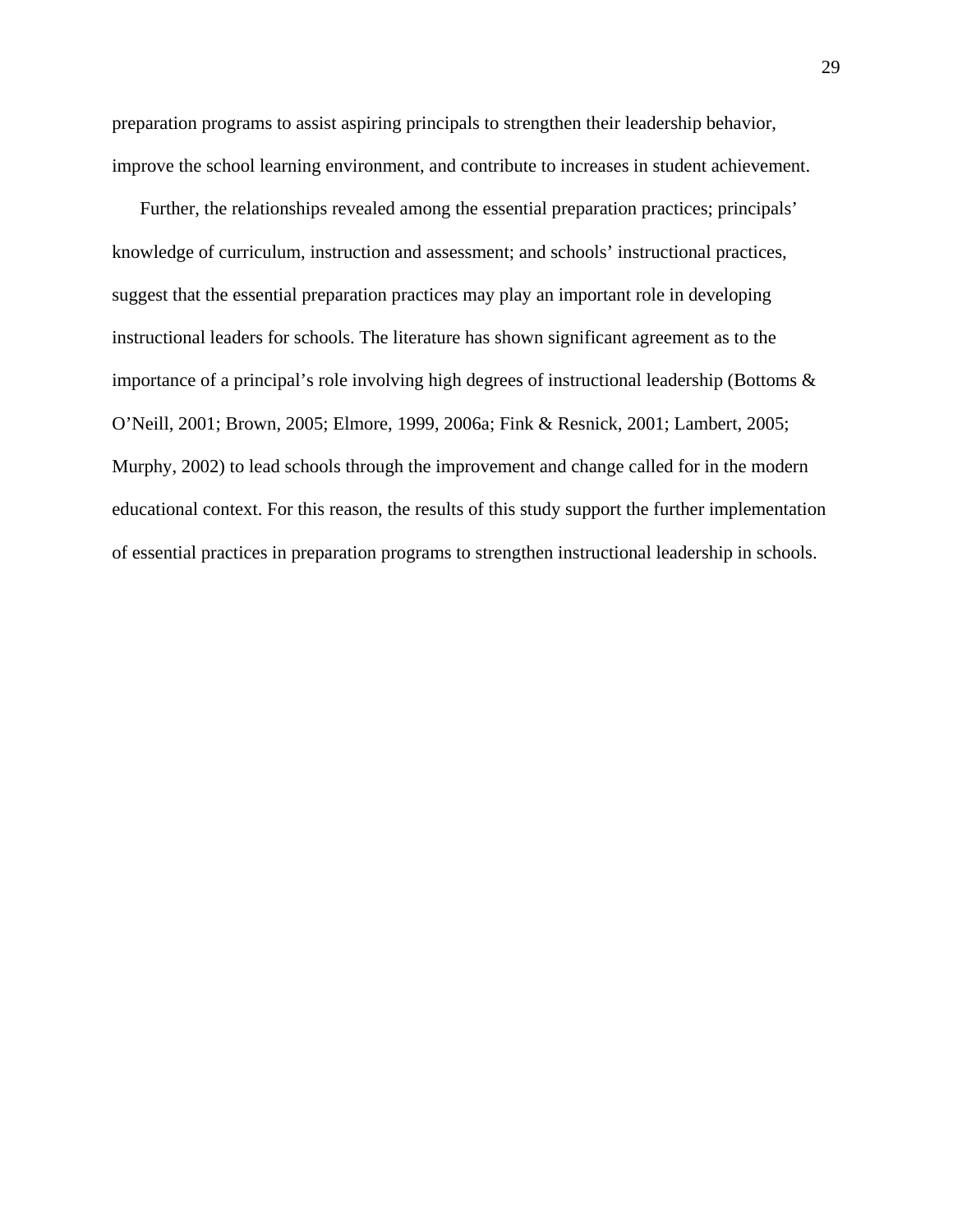#### *School Leadership Preparation Questionnaire*

**Section 1: Leadership Preparation Experiences**

**1. Before assuming a position in school leadership, I experienced an internship that was: Full time Part time No internship (skip to question #3)**

**2. My internship lasted for: 1-2 months 3-4 months 5-7 months 8+ months** 

**3. To what extent do the following statements describe your pre-service leadership preparation learning experiences (e.g. courses, internships, workshops)? Circle only one appropriate number using this scale:** 

|                | Not at all                                                   | A little       | A moderate extent                                                            | A great extent |                  |                |              |                  |                  |
|----------------|--------------------------------------------------------------|----------------|------------------------------------------------------------------------------|----------------|------------------|----------------|--------------|------------------|------------------|
|                | My leadership preparation learning experiences:              | $\mathfrak{D}$ | 3                                                                            | 4              |                  |                |              |                  | Don't            |
| a.             |                                                              |                | were aligned with standards of practice (e.g. the ISLLC standards).          |                |                  | $1\quad 2$     | $\mathbf{3}$ | $\boldsymbol{4}$ | Know<br>$\Omega$ |
| b.             |                                                              |                | covered all areas I needed to be successful in my first years of leadership. |                |                  | $\overline{2}$ | $\mathbf{3}$ | $\boldsymbol{4}$ | $\boldsymbol{O}$ |
| $C_{\bullet}$  | were adapted to meet my individual needs.                    |                |                                                                              |                | $\mathbf{I}$     | $\overline{2}$ | $\mathbf{3}$ | $\boldsymbol{4}$ | $\boldsymbol{o}$ |
| d.             | emphasized how to lead for instructional improvement.        |                |                                                                              |                | $\mathbf{I}$     | $\overline{2}$ | $\mathbf{3}$ | $\boldsymbol{4}$ | $\boldsymbol{o}$ |
| e.             |                                                              |                | emphasized how to lead to improve the school and student achievement.        |                | $\mathbf{I}$     | 2              | $\mathbf{3}$ | $\boldsymbol{4}$ | $\boldsymbol{o}$ |
| f.             |                                                              |                | engaged me in problem-based learning (e.g. action research, case studies).   |                |                  | 2              | $\mathbf{3}$ | $\boldsymbol{4}$ | $\Omega$         |
| g.             | provided me with an excellent mentor.                        |                |                                                                              |                | $\mathbf{I}$     | 2              | $\mathbf{3}$ | $\boldsymbol{4}$ | $\boldsymbol{o}$ |
| h.             | involved me in a group or cohort of learners.                |                |                                                                              |                | $\mathbf{I}$     | $\overline{2}$ | $\mathbf{3}$ | $\boldsymbol{4}$ | $\boldsymbol{o}$ |
| $\mathbf{i}$ . |                                                              |                | required me to reflect on my practice and analyze how to improve it.         |                | $\boldsymbol{l}$ | 2              | $\mathbf{3}$ | $\boldsymbol{4}$ | $\boldsymbol{0}$ |
| j.             | and leadership competencies (e.g. portfolio, presentations). |                | required me to complete performance assessments of my skill development      |                | $\mathbf{1}$     | 2              | $\mathbf{3}$ | $\boldsymbol{4}$ | $\boldsymbol{o}$ |
| k.             | experience for becoming a principal.                         |                | required me to complete an internship that was an excellent learning         |                | 1                | $\mathfrak{D}$ | $\mathbf{3}$ | 4                | $\Omega$         |

**4. In the last** *two* **years,** *how many times* **have you participated in the following kinds of professional development? Please circle your responses below.**

| a.             | Individual university courses related to your role as principal          | 0        |         | $1-2$ $3-4$ $5+$ |  |
|----------------|--------------------------------------------------------------------------|----------|---------|------------------|--|
| $\mathbf{b}$ . | Met or interacted with a mentor or coach as part of a formal arrangement | 0        | $1 - 2$ | $3-4$ $5+$       |  |
|                |                                                                          | 0        | $1 - 2$ | $3-4$            |  |
| C <sub>1</sub> | Participated in a study group, book club, and/or Critical Friends Group  |          |         |                  |  |
| d.             | Participated in meetings/activities of a principal network               |          |         | $1-2$ $3-4$ $5+$ |  |
| e.             | Attended workshops, conferences, or trainings                            | 0        |         | $1-2$ $3-4$      |  |
|                | Read professional books or articles                                      | $\theta$ |         |                  |  |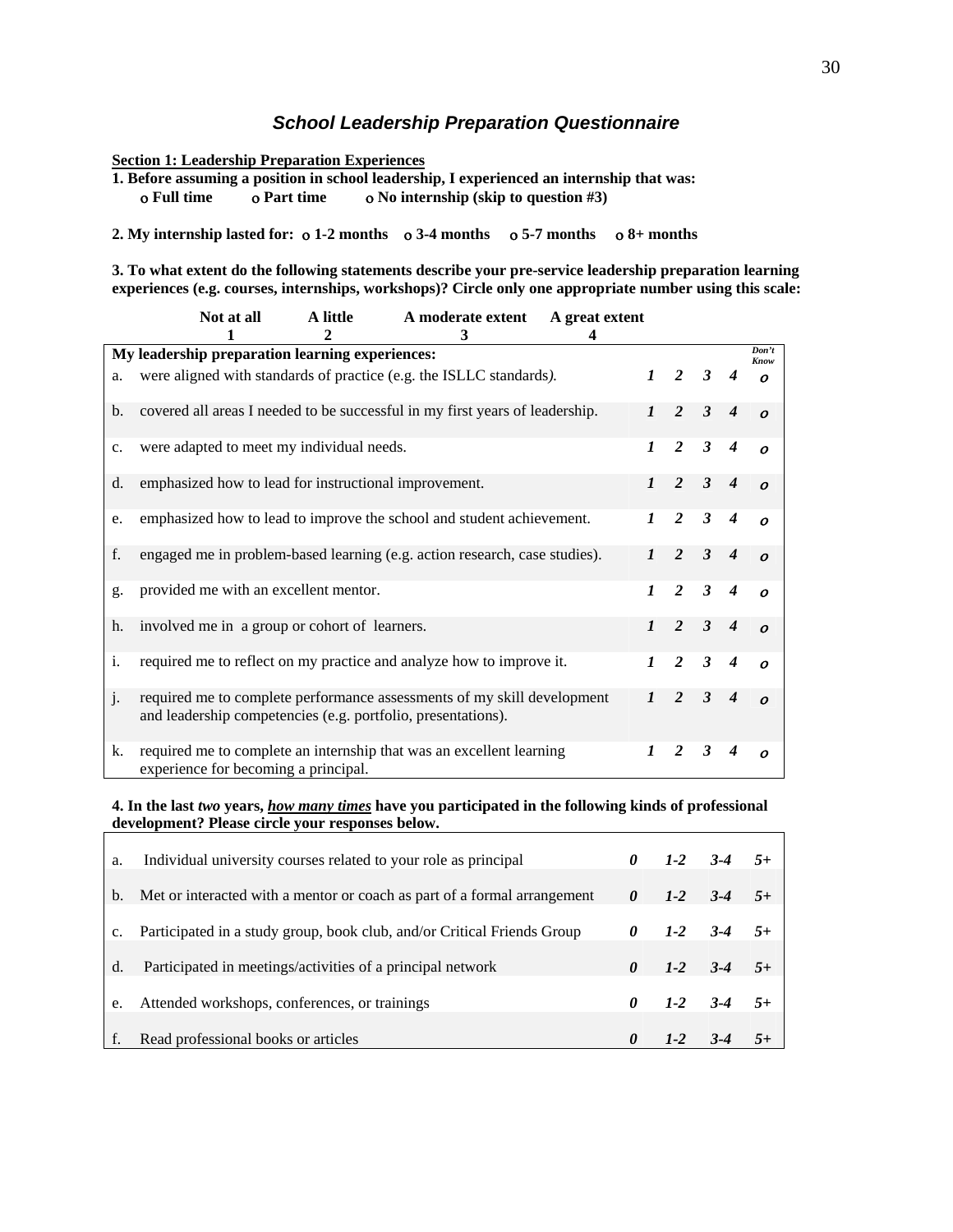#### **Section 2: Leadership Behavior**

**Circle the most appropriate number using the scale below.** 

| Not at all | A little | A moderate extent | A great extent |
|------------|----------|-------------------|----------------|
|            |          |                   |                |

#### **5. To what extent do the following statements characterize you or the school you were at during the** *2004/05, 2005/06, and 2006/07 school year***?**

| a.          | I am very knowledgeable about effective instructional practices.                                         | $\boldsymbol{l}$ | $\overline{c}$          | 3                       | 4                           |
|-------------|----------------------------------------------------------------------------------------------------------|------------------|-------------------------|-------------------------|-----------------------------|
| b.          | I consciously try to challenge the status quo to get teachers to think about<br>changing their practice. | $\boldsymbol{l}$ | $\overline{2}$          | $\overline{\mathbf{3}}$ | $\overline{\boldsymbol{4}}$ |
| $c_{\cdot}$ | I try to inspire teachers to accomplish things that might seem beyond<br>their grasp.                    | 1                | $\overline{2}$          | $\boldsymbol{\beta}$    | $\boldsymbol{4}$            |
| d.          | Teachers are aware of my beliefs and vision regarding teaching and<br>learning.                          | $\boldsymbol{l}$ | $\overline{2}$          | $\mathfrak{z}$          | $\boldsymbol{4}$            |
| e.          | I continually monitor the effectiveness of our curriculum.                                               | 1                | $\boldsymbol{2}$        | $\mathfrak{z}$          | $\boldsymbol{4}$            |
| f.          | I attempt to make major changes in how things are done.                                                  | $\boldsymbol{l}$ | $\overline{2}$          | $\mathfrak{z}$          | $\boldsymbol{4}$            |
| g.          | I stay informed of the current research and theory regarding effective<br>schooling.                     | $\boldsymbol{l}$ | $\overline{2}$          | $\mathfrak{z}$          | $\boldsymbol{4}$            |
| h.          | In my school, we regularly consider new and better ways of doing things.                                 | $\boldsymbol{l}$ | $\overline{2}$          | $\mathfrak{z}$          | $\boldsymbol{4}$            |
| i.          | I am very knowledgeable about curricular issues.                                                         | 1                | $\overline{2}$          | $\mathfrak{z}$          | $\boldsymbol{4}$            |
| j.          | I initiate changes that require people to re-examine their beliefs and<br>values.                        | $\boldsymbol{l}$ | $\overline{2}$          | $\mathfrak{z}$          | $\boldsymbol{4}$            |
| k.          | I always portray a positive attitude about our ability to accomplish<br>important initiatives.           | $\boldsymbol{l}$ | $\overline{2}$          | $\mathfrak{z}$          | $\boldsymbol{4}$            |
| 1.          | I continually monitor the effectiveness of our instruction practices.                                    | $\boldsymbol{l}$ | $\overline{2}$          | $\mathfrak{z}$          | $\boldsymbol{4}$            |
| m.          | I encourage people to express opinions that are contrary to my own.                                      | 1                | $\overline{\mathbf{2}}$ | 3                       | 4                           |
| n.          | I continually expose teachers to current ideas about how to be effective.                                | $\boldsymbol{l}$ | $\overline{2}$          | $\mathfrak{z}$          | $\boldsymbol{4}$            |
| о.          | I can be highly directive or nondirective as the situation warrants.                                     | 1                | $\overline{2}$          | $\mathfrak{z}$          | $\boldsymbol{4}$            |
| p.          | I am very knowledgeable about effective classroom assessment practices.                                  | $\boldsymbol{l}$ | $\overline{2}$          | $\mathfrak{z}$          | $\boldsymbol{4}$            |
| q.          | I try to be the driving force behind major initiatives.                                                  | $\boldsymbol{l}$ | $\overline{2}$          | $\mathfrak{z}$          | 4                           |
| r.          | I have a well-defined vision and beliefs about schools, teaching, and<br>learning.                       | $\boldsymbol{l}$ | 2                       | 3                       | 4                           |
| S.          | I continually monitor the effectiveness of my school's assessment<br>practices.                          | 1                | $\boldsymbol{2}$        | $\mathfrak{z}$          | 4                           |
| t.          | I adapt my leadership style to the specific needs of a given situation.                                  | $\boldsymbol{l}$ | $\boldsymbol{2}$        | $\boldsymbol{\beta}$    | 4                           |
| u.          | In my school, we regularly have discussions about current research and                                   | 1                | $\overline{2}$          | 3                       | 4                           |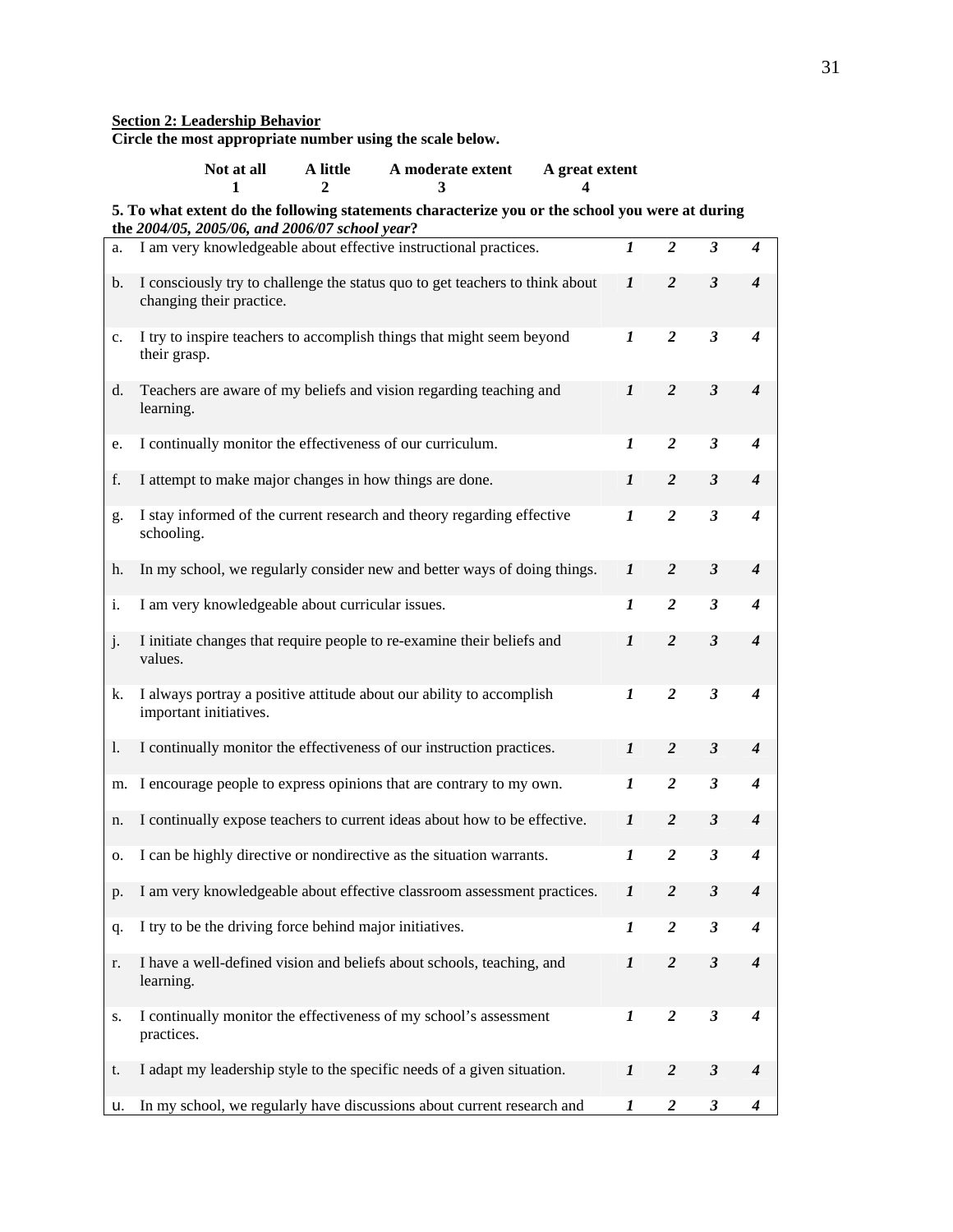| theory.                                                                                                                                |                           |                |              |                                                                                                 |
|----------------------------------------------------------------------------------------------------------------------------------------|---------------------------|----------------|--------------|-------------------------------------------------------------------------------------------------|
| I provide guidance for teachers regarding effective classroom practice.                                                                | $\mathbf{I}$              | $\mathfrak{D}$ | 3            |                                                                                                 |
| In my school, we are consistently challenging ourselves to stretch and<br>grow our practice beyond where we are currently comfortable. | $\mathbf{I}$              | $\mathfrak{D}$ | 3            |                                                                                                 |
| I believe that we can accomplish just about anything if we are willing to<br>work hard enough and if we believe in ourselves.          | $\boldsymbol{l}$          | $\mathfrak{D}$ | 3            |                                                                                                 |
| I have explicitly communicated my beliefs and vision to teachers.                                                                      | 1                         | 2              | $\mathbf{3}$ |                                                                                                 |
| At any given time, I can accurately determine how effective our school is<br>in terms of enhancing student learning.                   | $\mathbf{I}$              | 2              | 3            |                                                                                                 |
| aa. In my school, we regularly read articles and books about effective<br>practices.                                                   | $\boldsymbol{\mathit{1}}$ | 2              | $\mathbf{3}$ |                                                                                                 |
| bb. My behavior is consistent with my ideals and beliefs regarding schools,<br>teachers, and learning.                                 | $\boldsymbol{l}$          | $\mathcal{P}$  | 3            |                                                                                                 |
|                                                                                                                                        |                           |                |              | (The above items were used by permission of McREL, derived from Marzano, Waters, McNulty, 2005) |

**5. To what extent do the following statements characterize you or the school you were at during the** *2004/05, 2005/06, and 2006/07 school year***?**

#### **Section 3: Demographics**

- a. Your Name: \_\_\_\_\_\_\_\_\_\_\_\_\_\_\_\_\_\_\_\_\_\_\_\_\_\_\_\_\_\_\_\_\_\_\_\_\_\_\_\_\_\_\_\_\_\_\_\_\_\_\_\_\_\_\_\_\_\_\_\_\_\_\_\_
- b. Name of school you were a principal in during 2004/05, 05/06, 06/07: \_\_\_\_\_\_\_\_\_\_\_\_\_\_\_\_\_\_

\_\_\_\_\_\_\_\_\_\_\_\_\_\_\_\_\_\_\_\_\_\_\_\_\_\_\_\_\_\_\_\_\_\_\_\_\_\_\_\_\_\_\_\_\_\_\_\_\_\_\_\_\_\_\_\_\_\_\_\_\_\_\_\_\_\_\_\_\_\_\_\_\_\_\_

c. Number of years as principal in this school: \_\_\_\_\_\_\_\_\_\_\_\_\_\_\_\_\_\_\_\_\_\_\_\_\_\_\_\_\_\_\_\_\_\_\_\_\_\_\_

d. Number of total years in school leadership, including other administrative positions: \_\_\_\_\_\_\_

Thank you for completing this survey, your input is incredibly valuable.

*Figure 2*. *School Leadership Preparation* instrument.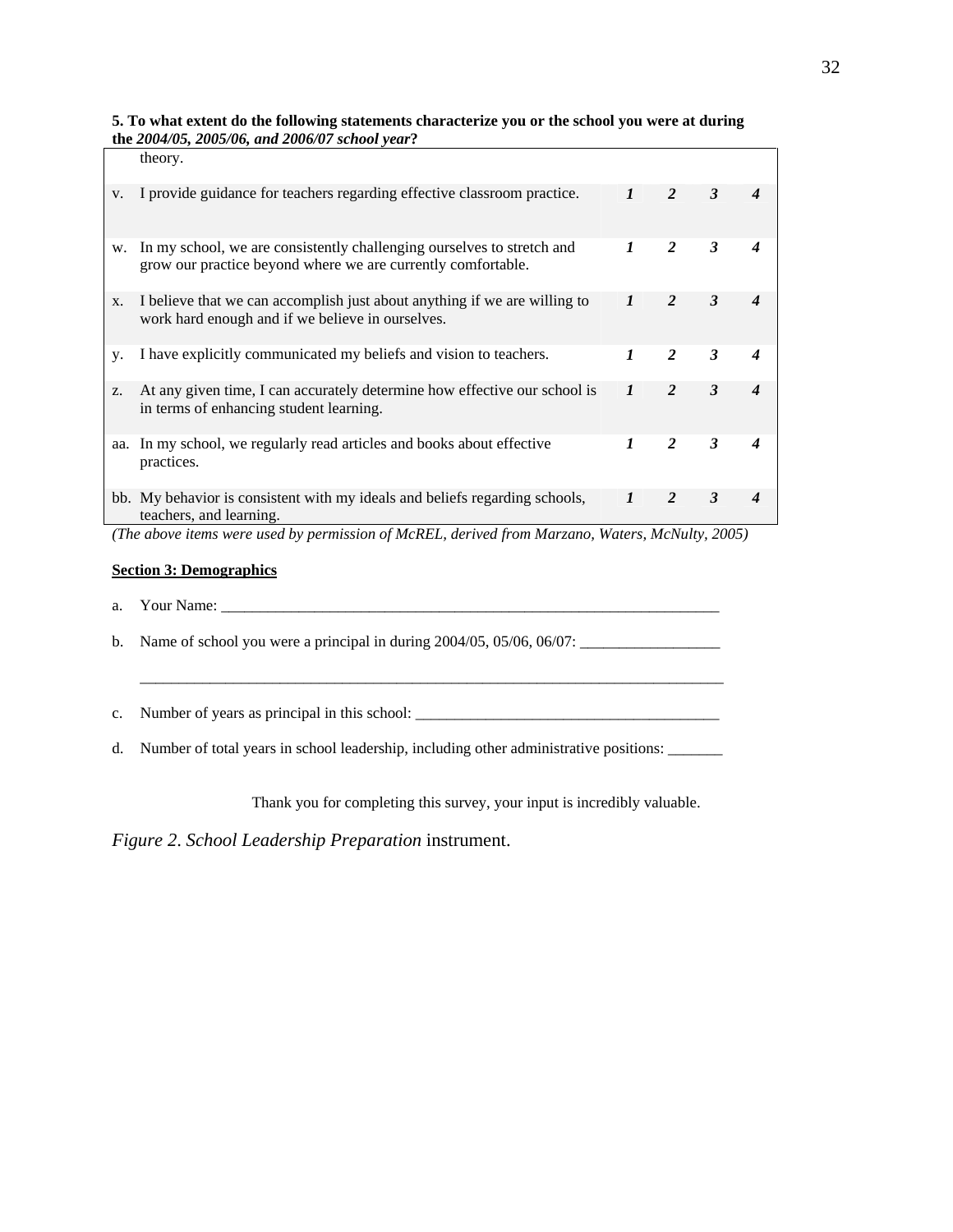#### **References**

Archer, J. (2004). Tackling an impossible job. *Education Week. 24*(3).

Bottoms, G., & O'Neill, K. (2001). *Preparing a new breed of principals: It's time for action*. Retrieved from Southern Regional Educational Board: http://www.sreb.org/main/Leadership/pubs/Preparing\_New\_Breed\_Principals.asp

Braun, D., Gable, R., & Kite, S. (2011). Situated in a Community of Practice: Leadership Preparation Practices to Support Leadership in K-8 Schools. *International Journal of Educational leadership Preparation. 6*(1).

- Bredeson, P. V. (1996). New directions in the preparation of educational leaders. In K. Leithwood et al. (eds). *International handbook of educational leadership and administration.* Netherlands: Kluwer Academic Publishers.
- Brown, K. (2005). History, development and promise of the principalship. In F.W. English (Ed.) *The SAGE handbook of educational leadership: Advances in theory, research, and practice.* (pp. 109-141). Thousand Oaks, CA: SAGE Publications.
- Byrd, J. K., Slater, R. O., & Brooks, J. (2006). *Educational administration program quality and the impact on student achievement*. Paper presented at the Annual Meeting of the University Council of Educational Administration.
- Darling-Hammond, L. (2010). *The Flat world and education: How America's commitment to equity will determine our future*. New York: Teachers College Press.
- Darling-Hammond, L., LaPointe, M., Meyerson, D., Orr, M. T., & Cohen, C. (2007). *Preparing school leaders for a changing world: Lessons from exemplary leadership development programs*. Retrieved from Stanford Educational Leadership, Stanford University: http://seli.stanford.edu/research/sls.htm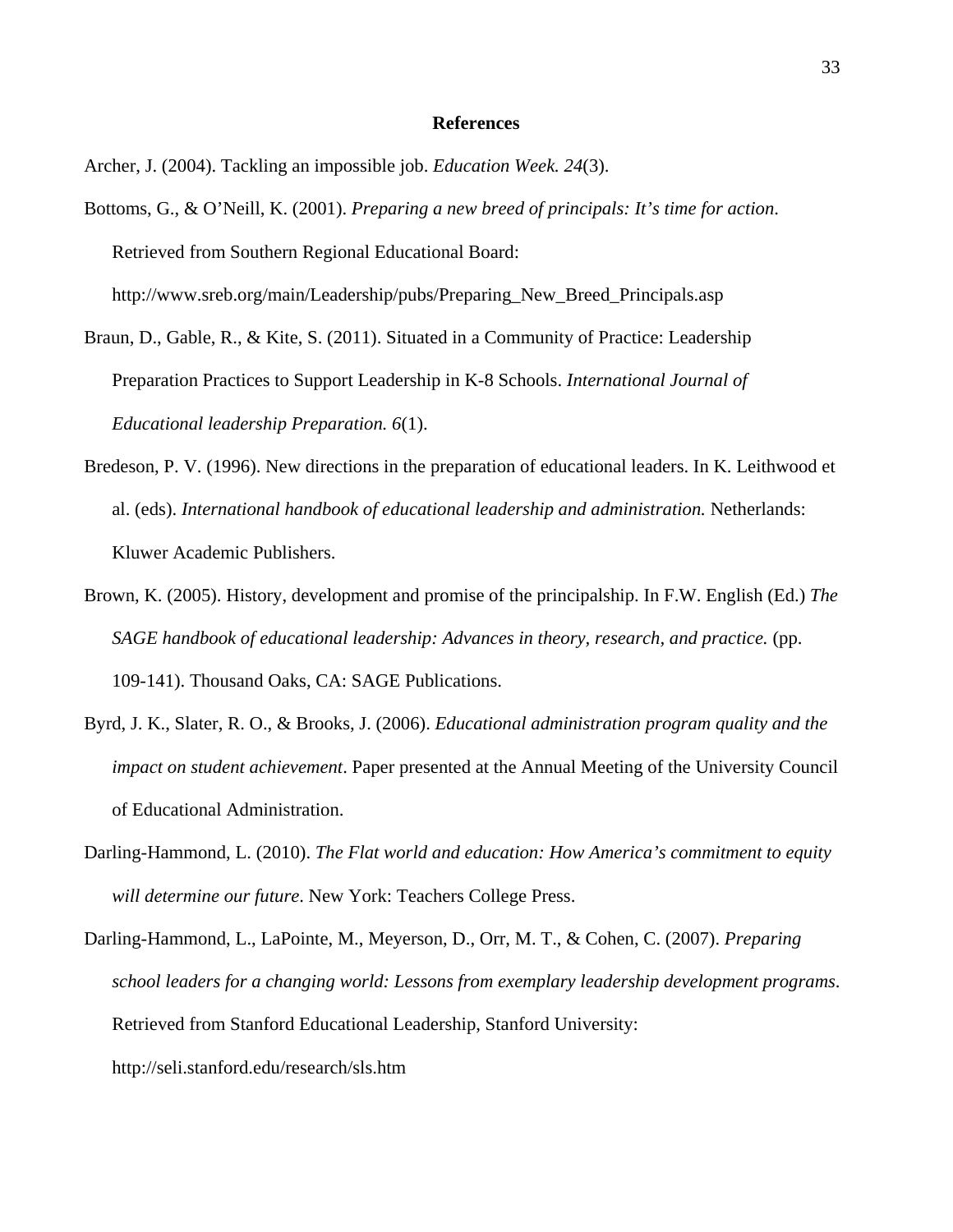Davis, S., Darling-Hammond, L., LaPoint, M., & Meyerson, D. (2005). *School leadership study: Developing successful principals.* Retrieved from Stanford Educational Leadership, Stanford University: http://seli.stanford.edu/research/sls.htm

Elmore, R. (1999). Building a new structure for school leadership. *American Educator, 23*(4), 6-13.

Elmore, R. (2006). Breaking the cartel. *Phi Delta Kappan 87*(7), 517-518.

- Elmore, R. (2006a). Leadership as the practice of improvement (preliminary draft). Presented at *International perspectives on school leadership for systemic improvement.* July 6, 2006, London, UK: Organization for economic cooperation and development.
- Fink, E., & Resnick, L. B. (2001). Developing principals as instructional leaders. *Phi Delta Kappan 83*(8), 578-606.
- Gariepy, M. (2004). *Rhode Island educational directory for school year 2004-2005*. Providence, RI: Rhode Island Department of Elementary and Secondary Education.
- Gariepy, M. (2005). *Rhode Island educational directory for school year 2005-2006*. Providence, RI: Rhode Island Department of Elementary and Secondary Education.
- Gariepy, M. (2006). *Rhode Island educational directory for school year 2006-2007*. Providence, RI: Rhode Island Department of Elementary and Secondary Education.
- Hallinger, P., Blickman, L., & Davis, K. (1996). School context, principal leadership, and student reading achievement. *The Elementary School Journal, 96*(5), 527-549.
- Hallinger, P., & Heck, R. H. (1998). Exploring the Principal's Contribution to School Effectiveness: 1980-19995. *School Effectiveness and School Improvement*, *9*(2), 157-191.
- Hargreaves, A. (2005). Sustainable leadership and social justice: A new paradigm. *Independent School 64*(2), 16-24.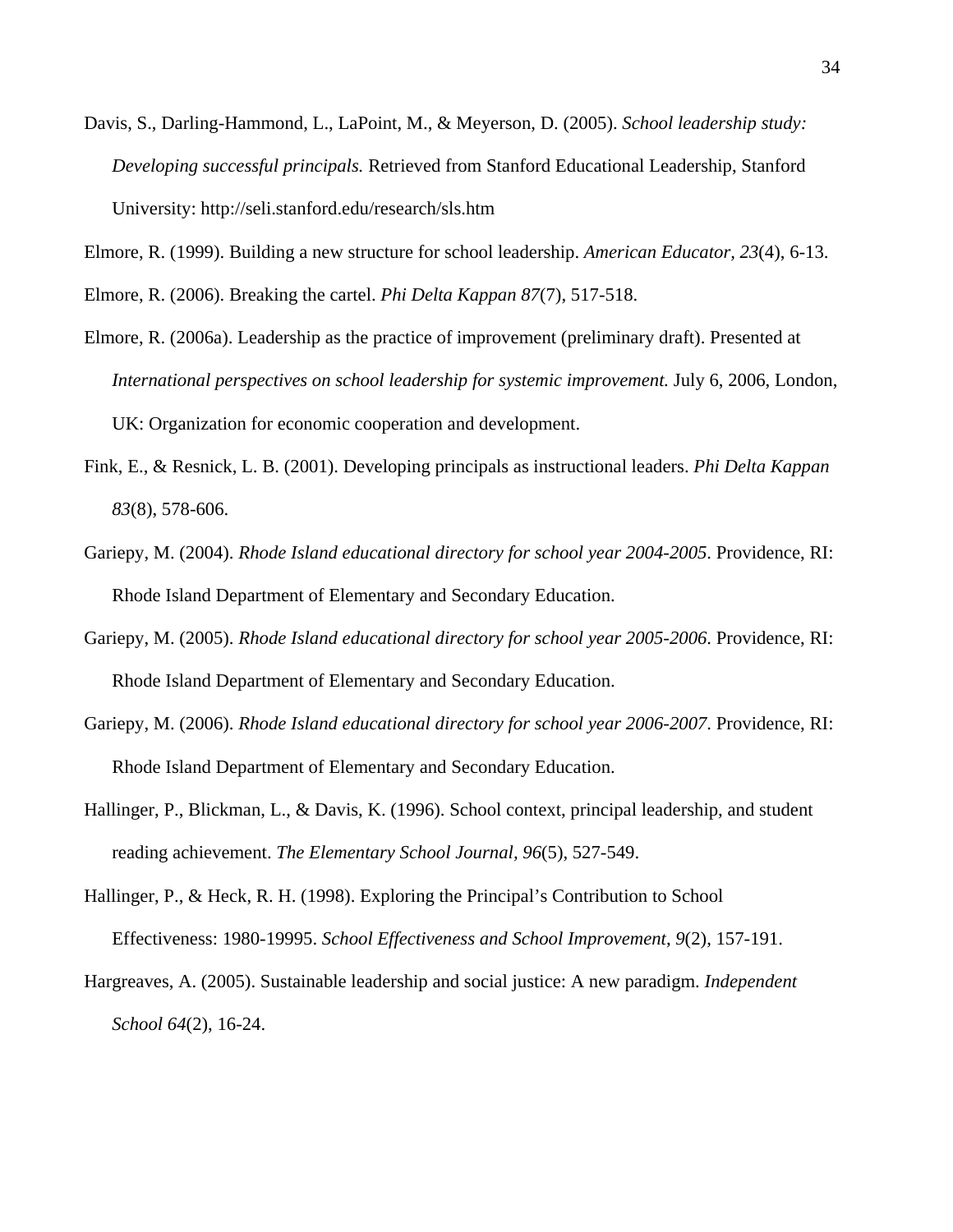- Hart, A. W., & Pounder, D. G. (1999). Reinventing preparation programs: A decade of activity. In J. Murphy & P. B. Forsyth (eds.). *Educational administration: A decade of reform* (pp. 115-151). Thousand Oaks, CA: Corwin Press.
- Jackson, B. L., & Kelley, C. (2002). Exceptional and innovative programs in educational leadership. *Educational Administration Quarterly*, *38*(2), 192-212.

Lambert, L. (2005). Leadership for lasting reform. *Educational Leadership 62*(5), 62-65.

- LaPoint, M., Meyerson, D., & Darling-Hammond, L. (2005). *Preparing and supporting principals for effective leadership: Early findings from Stanford's School Leadership Study.* Retrieved from Stanford Educational Leadership, Stanford University: http://seli.stanford.edu/research/sls.htm
- Lashway, L. 2003. Transforming Principal Preparation. ERIC Clearinghouse on Educational Management: Eugene, OR. (ERIC Document Reproduction Service No. ED473360).

Lauder, A. (2000). The new look in principal preparation programs. *NASSP Bulletin, 84*(617).

- Leithwood, K., & Jantzi, D. (1996). Preparing School Leaders: What Works? *Journal of School Leadership*, *6(3)*, 316-42.
- Leithwood, K., Seashore Louis, K., Anderson, S., & Wahlstrom, K. (2004). Review of research: How leadership influences student learning. Retrieved from the Wallace Foundation: <http://www.wallacefoundation.org/.../0/ReviewofResearchLearningFromLeadership.pdf>
- Levine, A. (2005). *Educating school leaders*. Retrieved from The Education Schools Project: <http://www.edschools.org/pdf/Final313.pdf>
- Marks, H. M., & Printy, S. M. (2003). Principal leadership and school performance: An integration of transformational and instructional leadership. *Educational Administration Quarterly 39*(3), 370-397.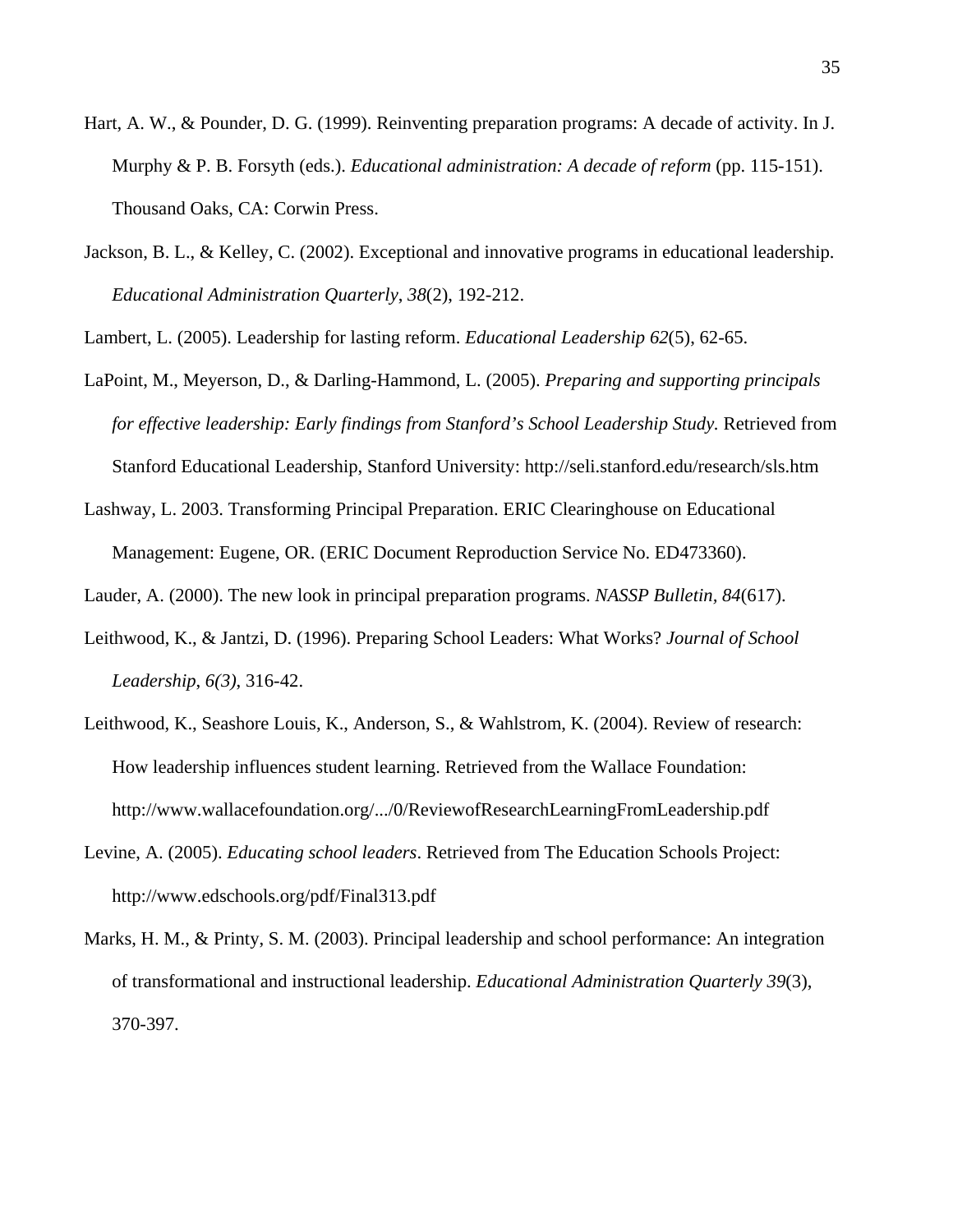- Marzano, R. J. (2003). *What works in schools: Translating research into action.* Alexandria, VA: Association for Supervision and Curriculum Development.
- Marzano, R. J., Waters, T., & McNulty, B. A. (2005) *School leadership that works: From research to results.* Aurora, CO: Mid-continent Research for Education and Learning.
- McCarthy, M. (1999). The evolution of educational leadership preparation programs. In J. Murphy and K. S. Louis (eds.). *Handbook of research on educational administration,* (pp 119-139). San Francisco, CA: Jossey-Bass.
- McWalters, P. (2002). *Learning support indicators: Technical assistance bulletin*. Retrieved from Rhode Island Department of Education:<http://www.infoworks.ride.uri.edu/2003/techbulletin>
- Milstein, M. M., & Krueger, J. A. (1997). Improving educational administration preparation programs: What we have learned over the past decade. *Peabody Journal of Education, 72*(2), 100-116.
- Murphy, J. (1993). Alternative Designs: New directions. In J. Murphy (Ed.) *Preparing tomorrow's school leaders: Alternative designs* (pp. 225-253). University Park, PA: University Council for Educational Administration, Inc.
- Murphy, J. (Ed.). (1999). *Preparing tomorrow's school leaders: Alternative designs*. University Park, PA: University Council for Educational Administration, Inc.
- Murphy, J. (1999a). The reform of the profession: A self portrait. In J. Murphy & P. B. Forsyth (eds.). *Educational administration: A decade of reform* (pp. 39-69). Thousand Oaks, CA: Corwin Press.
- Murphy, J. (2002). Reculturing the profession of educational leadership: New blueprints. *Educational Administration Quarterly*, *38*(2), 176-191.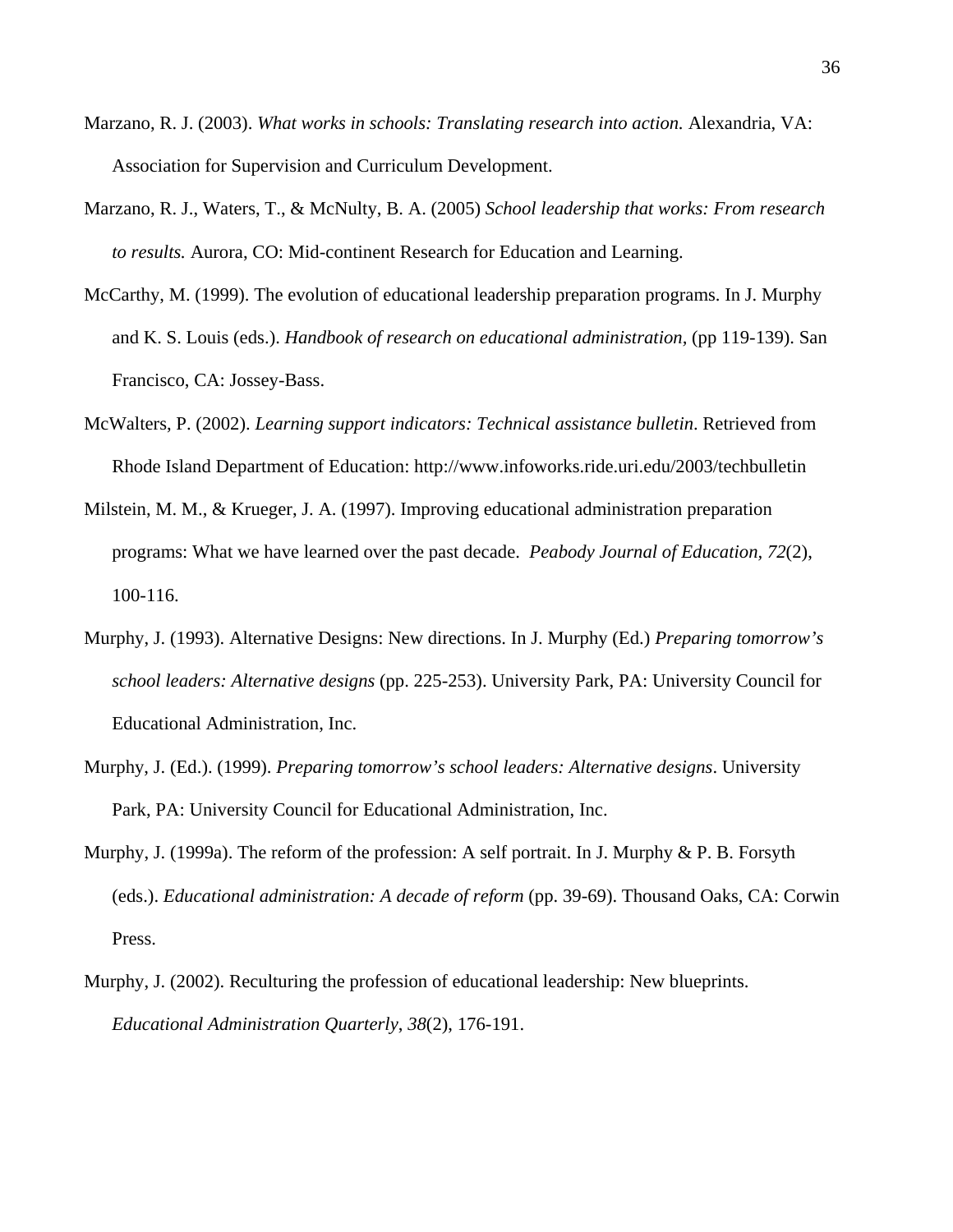- Murphy, J., & Vriesenga, M. (2006). Research on school leadership preparation in the United States: An analysis. *School Leadership & Management*, *26*(2), p183-195.
- National Center on Public Education and Social Policy (NCPESP). (2007). *Information Works!*  Available from Rhode Island Department of Education Web site: <http://www.infoworks.ride.uri.edu/2007/default.asp>
- National Center on Public Education and Social Policy (NCPESP). (2007a)*. School accountability for learning and teaching.* Available from NCPESP Web site:

<http://www.ncpe.uri.edu/default.asp>

- Orr, M. (2006). Educating leaders for tomorrow: Mapping innovation in leadership preparation in our nation's schools of education. *Phi Delta Kappan 87*(7), 492-499.
- Pitner, N. (1988). The study of administrator effects and effectiveness. In *N*.J. Boyan (Ed.). *Handbook of research on educational administration* (pp. 99-122). New York: Longman.
- Pitre, P., & Smith, W. (2004). ISLLC Standards and school leadership: Who's leading this band? *Teachers College Record 10/10/2004.* Retrieved from [www.tcrecord.org](http://www.tcrecord.org/)
- Resnick, L., & Glennan, T. K. (2002). Leadership for learning: A theory of action for urban school districts. In A.T. Hightower, M.S. Knapp, J.A. Marsh, & M.W. McLaughlin (eds.). *School districts and instructional renewal.* New York: Teachers College Press.
- Rhode Island Department of Education (RIDE). (2006). *School Directory*. Retrieved from Rhode Island Department of Education: [http://www.ridoe.net/School%5FDirectory/Mailinglabels.htm](http://www.ridoe.net/School_Directory/Mailinglabels.htm)
- Rhode Island Department of Education (RIDE). (2007). *Frequently Requested Educational Data* 
	- *(FRED).* Retrieved from Rhode Island Department of Education: [http://www.ridoe.net](http://www.ridoe.net/School_Directory/Mailinglabels.htm)